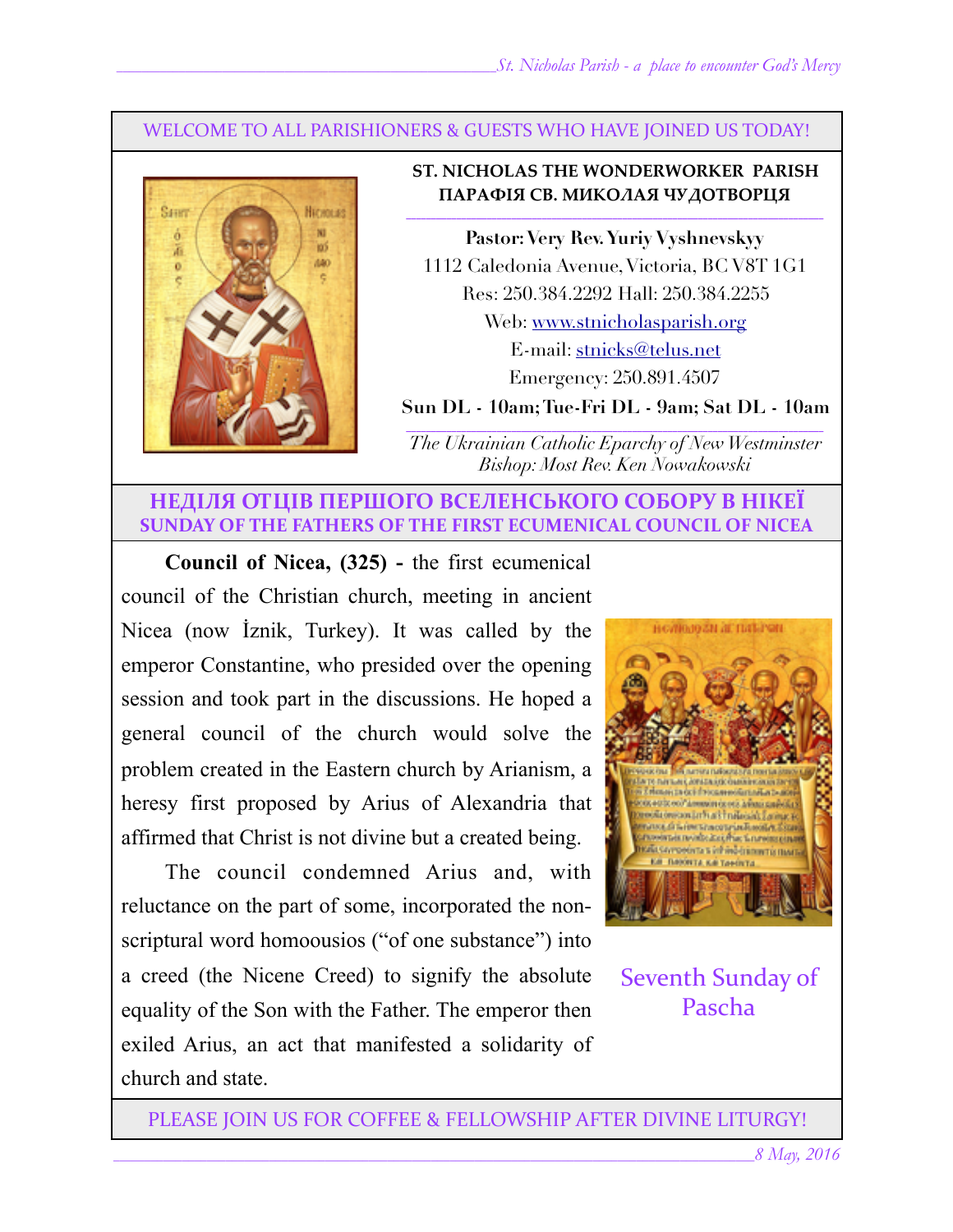| <b>SUNDAY HYMNS</b>                                                                                                                                                                                                        |                                                                                                                                                                                                                |                                                             |                                                             |                                    |                          |             |  |
|----------------------------------------------------------------------------------------------------------------------------------------------------------------------------------------------------------------------------|----------------------------------------------------------------------------------------------------------------------------------------------------------------------------------------------------------------|-------------------------------------------------------------|-------------------------------------------------------------|------------------------------------|--------------------------|-------------|--|
| <b>OPENING HYMN</b>                                                                                                                                                                                                        |                                                                                                                                                                                                                |                                                             | На Гору Днесь Єлеонську / Today On The Mount pg. 208-209    |                                    |                          |             |  |
| <b>COMMUNION HYMN</b>                                                                                                                                                                                                      |                                                                                                                                                                                                                | Назарету Любий Цвіте / In Our Midst pg. 252-253             |                                                             |                                    |                          |             |  |
| <b>CLOSING HYMN</b>                                                                                                                                                                                                        |                                                                                                                                                                                                                |                                                             | Під Твою Милість / Unto Your Protection pg. 372-373         |                                    |                          |             |  |
| Please join us today in singing our Sunday hymns!                                                                                                                                                                          |                                                                                                                                                                                                                |                                                             |                                                             |                                    |                          |             |  |
| <b>SUNDAY &amp; DAILY SCHEDULE</b>                                                                                                                                                                                         |                                                                                                                                                                                                                |                                                             |                                                             |                                    |                          |             |  |
| SUNDAY, May 8                                                                                                                                                                                                              |                                                                                                                                                                                                                | Divine Liturgy - for the Parishioners of St Nicholas Parish |                                                             |                                    |                          | 10:00 AM    |  |
| MONDAY, May 9                                                                                                                                                                                                              |                                                                                                                                                                                                                | Divine Liturgy of St John Chrysostom                        |                                                             |                                    |                          | 9:00 AM     |  |
| TUESDAY, May 10                                                                                                                                                                                                            |                                                                                                                                                                                                                | Divine Liturgy of St John Chrysostom                        |                                                             |                                    |                          | 9:00 AM     |  |
| WEDNESDAY, May 11                                                                                                                                                                                                          |                                                                                                                                                                                                                | Divine Liturgy / Moleben to the Mother of God               |                                                             |                                    |                          | 9AM / 7PM   |  |
| THURSDAY, May 12                                                                                                                                                                                                           |                                                                                                                                                                                                                | NO LITURGY - PLEASE JOIN AT ST. PATRICK'S                   |                                                             |                                    |                          | <b>NOON</b> |  |
| FRIDAY, May 13                                                                                                                                                                                                             |                                                                                                                                                                                                                | Divine Liturgy for $+$ Alex & Anne Iwanuck                  |                                                             |                                    |                          | 9:00 AM     |  |
| SATURDAY, May 14                                                                                                                                                                                                           |                                                                                                                                                                                                                | Divine Liturgy of St John Chrysostom                        |                                                             |                                    | 9:00 AM                  |             |  |
| SUNDAY, May 15                                                                                                                                                                                                             |                                                                                                                                                                                                                |                                                             | Divine Liturgy - for the Parishioners of St Nicholas Parish |                                    | 10:00 AM                 |             |  |
| Please Note: to request a Divine Liturgy for a special intention, please see Fr. Yuriy to arrange for it!                                                                                                                  |                                                                                                                                                                                                                |                                                             |                                                             |                                    |                          |             |  |
| <b>SUNDAY DIVINE LITURGY EPISTLE READERS</b>                                                                                                                                                                               |                                                                                                                                                                                                                |                                                             |                                                             |                                    |                          |             |  |
| <b>DATE</b>                                                                                                                                                                                                                | <b>READING</b>                                                                                                                                                                                                 |                                                             | <b>UKRAINIAN</b>                                            |                                    | <b>ENGLISH</b>           |             |  |
| SUNDAY, May 8                                                                                                                                                                                                              | Act.2:16-18;28-36                                                                                                                                                                                              |                                                             |                                                             | Natalia Bryndak                    | Rita Vanderven           |             |  |
| SUNDAY, May 15                                                                                                                                                                                                             | Act. 2: 1-11                                                                                                                                                                                                   |                                                             | Liliya Ravnyshyn                                            |                                    | Darryl Huculak           |             |  |
| SUNDAY, May 22                                                                                                                                                                                                             | Heb. 11:33-12:2                                                                                                                                                                                                |                                                             | Motria Koropecky                                            |                                    | Graciela Spaciuk-Schwarz |             |  |
| SUNDAY, May 29                                                                                                                                                                                                             |                                                                                                                                                                                                                | Rm. 2: 10-16                                                | Yuliya Pelekhata                                            |                                    | William Vanderven        |             |  |
| Thank you, Epistle readers, for your service in proclaiming God's Word!                                                                                                                                                    |                                                                                                                                                                                                                |                                                             |                                                             |                                    |                          |             |  |
| <b>PARISH COUNCIL EXECUTIVE</b>                                                                                                                                                                                            |                                                                                                                                                                                                                |                                                             |                                                             | PASTORAL MINISTRY & HOLY MYSTERIES |                          |             |  |
| VICE-CHAIRPERSONDarlene DeMerchant - 250.727.3837                                                                                                                                                                          |                                                                                                                                                                                                                |                                                             |                                                             |                                    |                          |             |  |
| SECRETARYCindy Lazaruk - 778.677.9072<br>TREASURERWilliam Vanderven - 250.478.1458                                                                                                                                         |                                                                                                                                                                                                                |                                                             |                                                             |                                    | BAPTISMSby appointment   |             |  |
| FINANCIAL SECRETARYDavid Newberry - 250.598.8197<br>MARRIAGESby appointment                                                                                                                                                |                                                                                                                                                                                                                |                                                             |                                                             |                                    |                          |             |  |
| FUNDRAISING/HALL RENTALRobert Herchak - 250.386.7872<br>FUNERALSby appointment<br>MAINTENANCEMurray Chapman - 250.658.4769                                                                                                 |                                                                                                                                                                                                                |                                                             |                                                             |                                    |                          |             |  |
| LITURGICAL COMMITTEEMotria Koropecky - 250.658.3051<br>MEMBER AT LARGECaroline Smudy - 778.440.9419                                                                                                                        |                                                                                                                                                                                                                |                                                             |                                                             |                                    |                          |             |  |
| VIBRANT PARISH COORDINATORDarlene DeMerchant - 250.727.3837                                                                                                                                                                |                                                                                                                                                                                                                |                                                             |                                                             |                                    |                          |             |  |
| Bequests & Wills: Leaving a bequeath is a process of giving a donation through your will. It is simply a                                                                                                                   |                                                                                                                                                                                                                |                                                             |                                                             |                                    |                          |             |  |
| distribution from your estate to a charitable organization through your last will and testament. It can be<br>as small or as large a donation as you wish. It is important that you talk to your lawyer about the process. |                                                                                                                                                                                                                |                                                             |                                                             |                                    |                          |             |  |
|                                                                                                                                                                                                                            | In your kindness please remember St Nicholas the Wonderworker Ukrainian Catholic Church in your                                                                                                                |                                                             |                                                             |                                    |                          |             |  |
|                                                                                                                                                                                                                            | bequeath and will. If anyone wishes to make such a bequeath in their will, the following clause may be<br>included or added to a will: "I give, devise, and bequeath to St Nicholas the Wonderworker Ukrainian |                                                             |                                                             |                                    |                          |             |  |

Catholic Parish - 1112 Caledonia Avenue, Victoria BC, V8T 1G1, the sum of \$  $\qquad \qquad$  (or  $\qquad \qquad$  % of my

estate), to be used for the benefit of the parish and it's pastoral activities."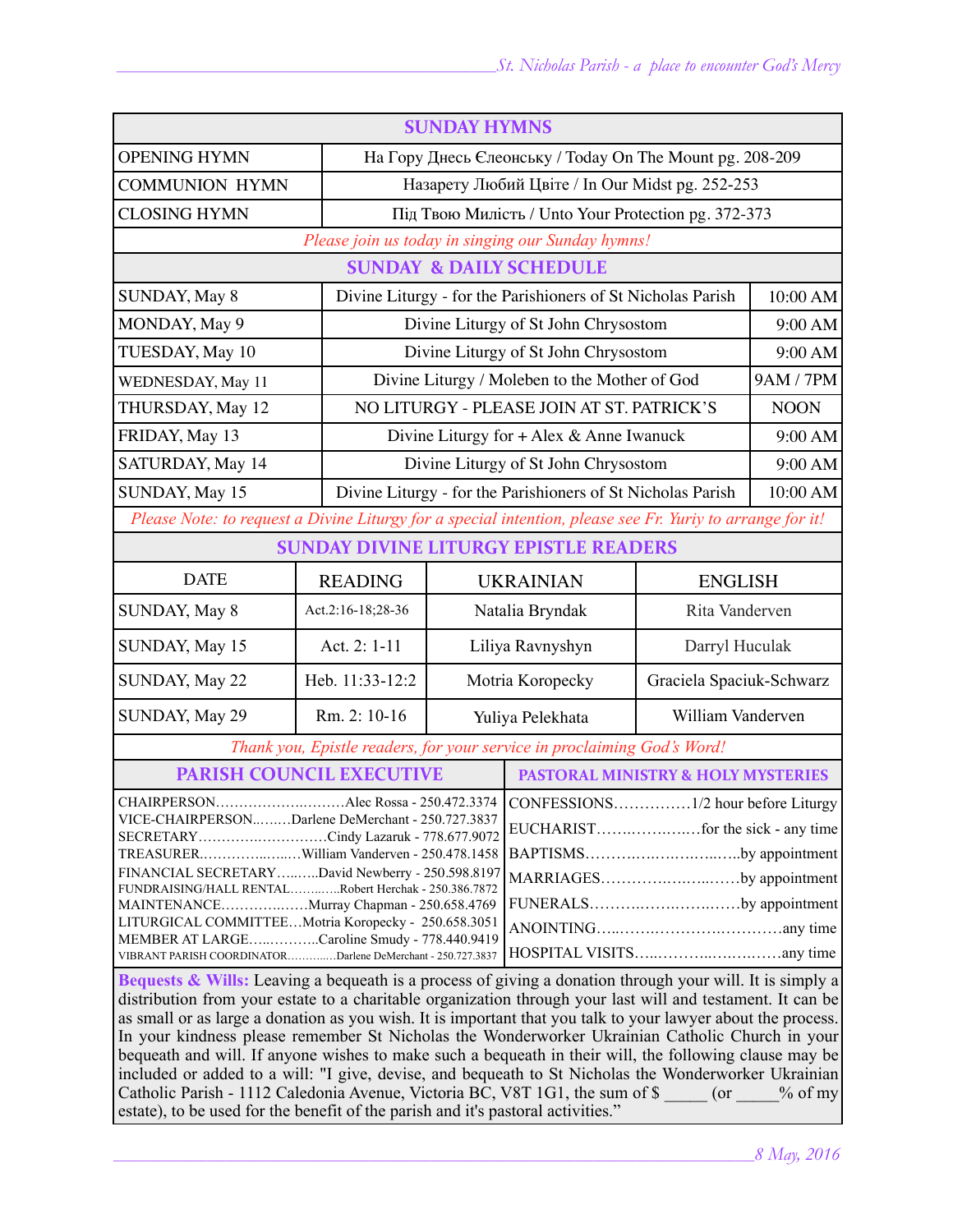# **Vibrant Parish Prayer**

**O** God, Creator of Heaven and Earth! Because of your indescribable love for us, you sent your Only-Begotten Son, Our Lord and Saviour, Jesus Christ - The Way, The Truth, and The Life and our Salvation. In His name, we turn to You. Strengthen our hearts and minds in Christian love and in unity of purpose as we strive to build a Vibrant Parish. Give us the grace to model our lives according to the Word of God. Instill in us the desire to pray and to celebrate the Holy Mysteries as one Christian Family in our Parish Community. Inspire us to follow Your great command to be a servant to the less fortunate among us! Grant this, O Lord, through the mercies and love for mankind of Your Only-Begotten Son with whom You are blessed, together with Your All-Holy, Good and Life-Giving Spirit, now and forever and ever. Amen!



# **The Vibrant Parish**

**A Place To Encounter The Living Christ** Through the word, the Holy Mysteries & Prayer, Serving One's Neighbor, Leadership Fostering & Serving Unity and Missionary Spirit (His Beatitude Sviatoslav)



# **Молитва Живої Парафії**

**Г**осподи Ісусе Христе, Пастирю Добрий, як колись Ти пригорнув заблуканих овечок, щоб вони пізнали Твій голос і були Твоїм стадом, так і сьогодні глянь ласкаво з небесних висот на нашу парафію та зішли на неї Твого Святого Духа, щоб вона була місцем пізнання радості Доброї Новини. Скріплюй нас Твоєю присутністю та єднай нас кожночасно в молитві. Даруй нам духа служіння ближньому, щоб у нашій парафії кожний міг зустріти Тебе, милостивого Бога. Благослови наш духовний провід Твоєю мудрістю і дай, щоб ніхто з нас не шкодував ні часу, ні талантів, ні матеріальних дібр для розбудови Твого царства. Єднай нас у мирі та злагоді, щоб ми були Твоєю спільнотою любові. Всели в нас місійного духа, щоб ми стали тим світилом євангельського слова, молитви і добрих діл, що кличе кожного до участі в Божественному житті, щоб славилося, Спасе, Твоє Ім'я з безначальним Твоїм Отцем та пресвятим, благим і животворящим Твоїм Духом нині, і повсякчас, і на віки віків. Амінь.

# **DIVINE LITURGY PROPERS**

*An Anthology for Worship: pg. 551* 

# **First Antiphon**

*Verse:* Clap your hands, all you nations; shout to God with the voice of joy. **Refrain:** Through the prayers of the Mother of God, O Saviour, save us.

*Verse:* For the Lord most high is awesome, a great king over all the earth. **Refrain:** Through the prayers of the Mother of God O Saviour, save us.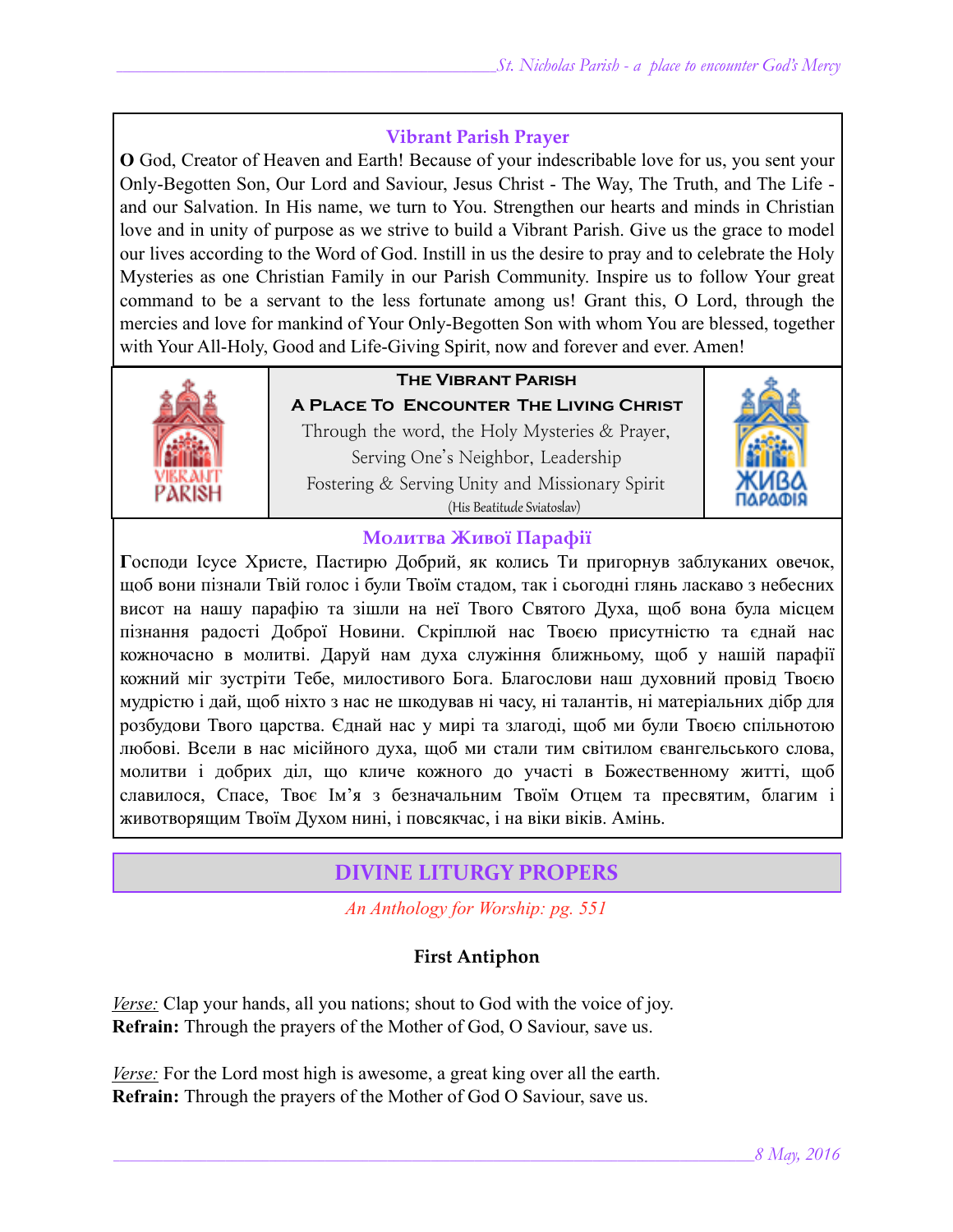*Verse:* He has subdued peoples to us, and nations under our feet. **Refrain:** Through the prayers of the Mother of God O Saviour, save us.

*Verse:* God ascended amid shouts of joy; the Lord, at the sound of the trumpet. **Refrain:** Through the prayers of the Mother of God O Saviour, save us.

#### **Glory: Now: Only-begotten Son...**

# **Third Antiphon**

*We sing the usual Third Antiphon, but with the festal refrain:* Son of God, who ascended in glory, save us who sing to You: Alleluia.

**Troparion, Tone 6:** Angelic powers were upon Your tomb\* and the guards became like dead men;\* Mary stood before Your tomb\* seeking Your most pure body.\* You captured Hades without being overcome by it.\* You met the Virgin and granted life.\* O Lord, risen from the dead,\* glory be to You!

**Troparion, Tone 4:** You ascended in glory, O Christ our God,\* giving joy to Your disciples by the promise of the Holy Spirit,\* and assuring them through your blessing\* that You are the Son of God,\* the Redeemer of the world.

**Troparion, Tone 8:** Christ our God, You are glorified above all, You established our fathers as beacons on earth and through them guided all of us to the true faith. Glory to You, most compassionate Lord.

**Glory: Kontakion, Tone 8:** The apostles' preaching and the Fathers' doctrine confirmed the Church's one faith, and wearing the garment of truth woven from theology that descends from on high, she rightly imparts the mystery of godliness and sings its glory.

**Now: Kontakion, Tone 6:** When you had fulfilled Your plan for us\* and united things on earth with those in heaven,\* You ascended in glory, O Christ our God,\* in no way distant, but remaining in separable,\* You cried to those who love You:\* I am with You and there is none against you.

**Prokeimenon, Tone 4:** Blessed are You, Lord God of our fathers, and praised and glorified is Your Name forever. *Verse:* For You are righteous in everything that You have done to us.

**Epistle - Acts 20:16-18, 28-36 - A reading from the Acts of the Apostles:** For Paul had decided to sail past Ephesus, so that he might not have to spend time in Asia; he was eager to be in Jerusalem, if possible, on the day of Pentecost. From Miletus he sent a message to Ephesus, asking the elders of the church to meet him. When they came to him, he said to them: 'You yourselves know how I lived among you the entire time from the first day that I set foot in Asia,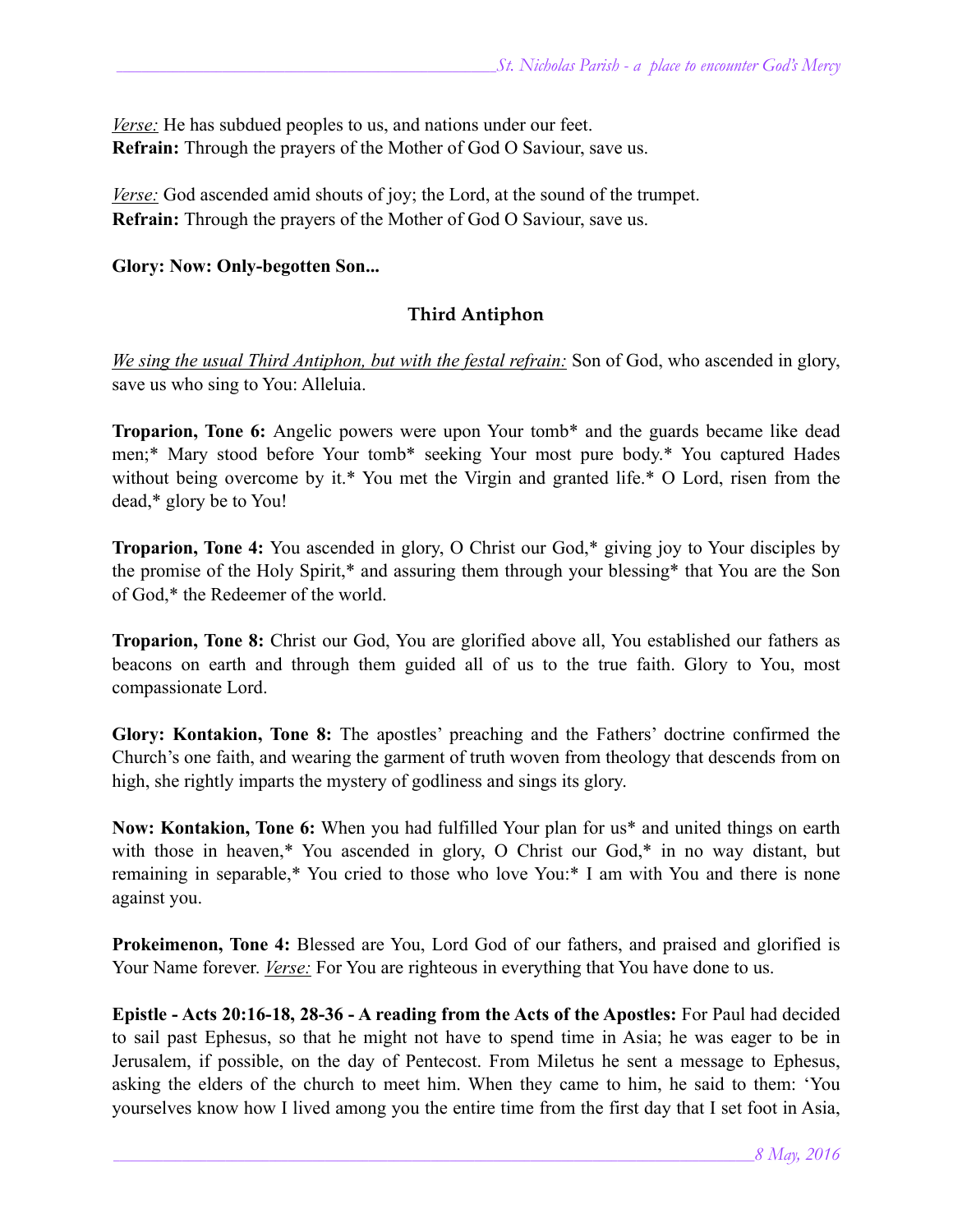Keep watch over yourselves and over all the flock, of which the Holy Spirit has made you overseers, to shepherd the church of God that he obtained with the blood of his own Son. I know that after I have gone, savage wolves will come in among you, not sparing the flock. Some even from your own group will come distorting the truth in order to entice the disciples to follow them. Therefore be alert, remembering that for three years I did not cease night or day to warn everyone with tears. And now I commend you to God and to the message of his grace, a message that is able to build you up and to give you the inheritance among all who are sanctified. I coveted no one's silver or gold or clothing. You know for yourselves that I worked with my own hands to support myself and my companions. In all this I have given you an example that by such work we must support the weak, remembering the words of the Lord Jesus, for he himself said, "It is more blessed to give than to receive." ' When he had finished speaking, he knelt down with them all and prayed.

**Alleluia, Tone 1:** *Verse:* The God of gods, the Lord, spoke and summoned the earth from the rising of sun to its setting. *Verse:* Gather to Him His devout ones, who with sacrifice make covenant with Him.

**Gospel - John 17:1-13 -** Jesus raised his eyes to heaven and said, "Father, the hour has come. Give glory to your son, so that your son may glorify you, just as you gave him authority over all people, so that he may give eternal life to all you gave him. Now this is eternal life, that they should know you, the only true God, and the one whom you sent, Jesus Christ. I glorified you on earth by accomplishing the work that you gave me to do. Now glorify me, Father, with you, with the glory that I had with you before the world began. "I revealed your name to those whom you gave me out of the world. They belonged to you, and you gave them to me, and they have kept your word. Now they know that everything you gave me is from you, because the words you gave to me I have given to them, and they accepted them and truly understood that I came from you, and they have believed that you sent me. I pray for them. I do not pray for the world but for the ones you have given me, because they are yours, and everything of mine is yours and everything of yours is mine, and I have been glorified in them. And now I will no longer be in the world, but they are in the world, while I am coming to you. Holy Father, keep them in your name that you have given me, so that they may be one just as we are. When I was with them I protected them in your name that you gave me, and I guarded them, and none of them was lost except the son of destruction, in order that the scripture might be fulfilled. But now I am coming to you. I speak this in the world so that they may share my joy completely.

*Instead of* **"It is truly..."** *we sing:* O my soul, magnify the Lord who in glory ascended bodily into the heavens.

**Irmos, Tone 5:** O Mother of God, you transcended both mind and word, and in time, ineffably bore the Timeless One: it is you who, with one accord, we, the faithful, magnify.

**Communion Hymn:** Praise the Lord from the heavens; praise Him the highest.\* Rejoice in the Lord, O you just; praise befits the righteous.\* Alleluia, alleluia,\* alleluia.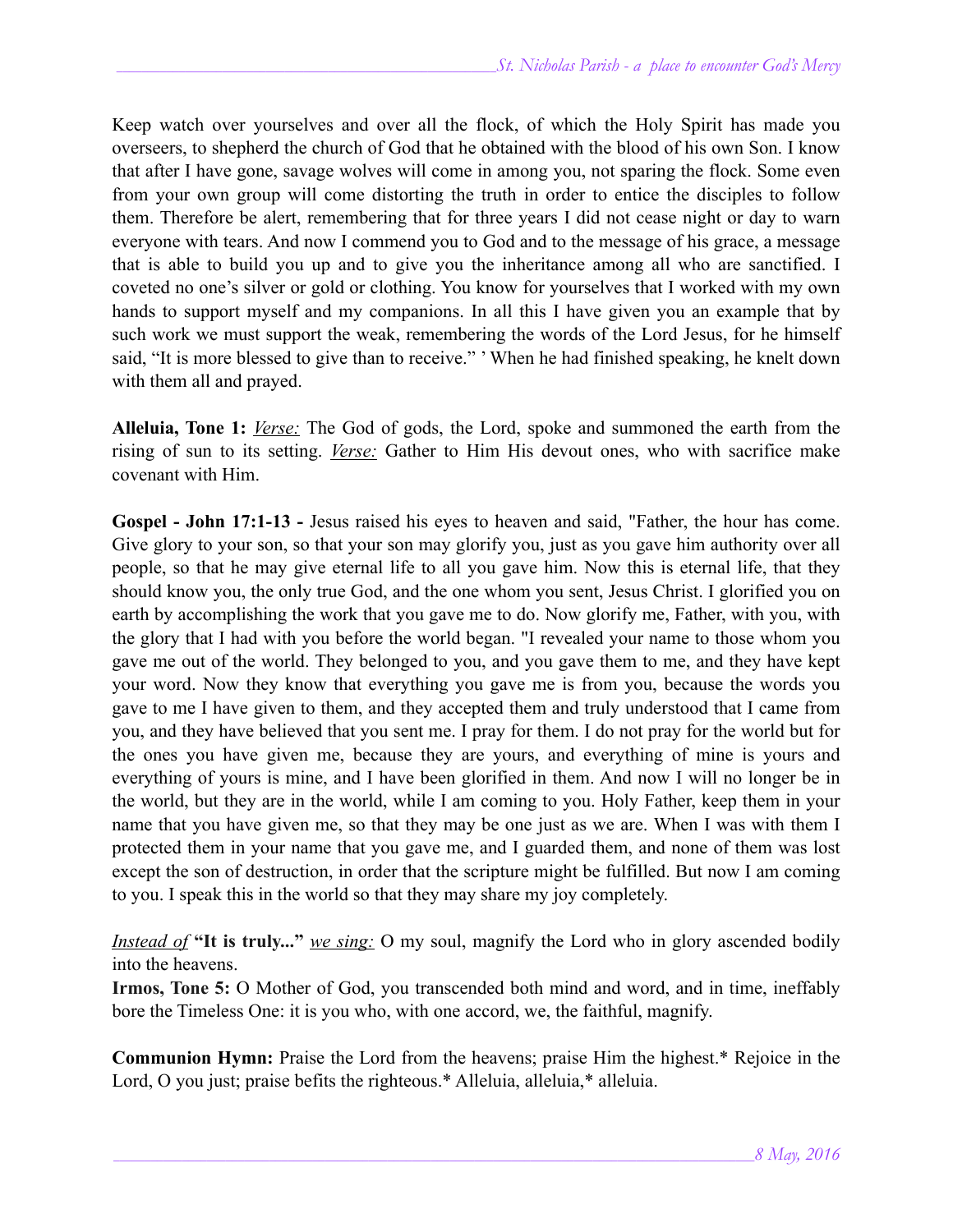*Instead of:* "We have seen the true light..." *(1x)* "May our mouths be filled..." *(3x)* and "Blessed be the Name of the Lord..." *(3x), we sing:* Be exalted, O God, above the heavens; above all the earth be Your glory.



# **Перший Антифон**

*Стих:* Всі народи, заплещіте руками, воскликніть Богові голосом радости. **Приспів:** Молитвами Богородиці, Спасе, спаси нас.

*Стих:* Бо Господь Всевишній – страшний, цар великий по всій землі. **Приспів:** Молитвами Богородиці, Спасе, спаси нас.

*Стих:* Він покорив людей нам і народи під ноги наші. **Приспів:** Молитвами Богородиці, Спасе, спаси нас.

*Стих:* Зійшов Бог під оклики веселі, Господь – під голос сурми. **Приспів:** Молитвами Богородиці, Спасе, спаси нас.

### **Слава: І Нині: Єдинородний Сину …**

# **Третій Антифон**

*Співаємо звичайний третій антифон, але з приспівoм:* Спаси нас, Сину Божий, що родився від Діви, співаємо тобі: Алилуя.

**Тропар, глас 6:** Ангельські сили на гробі твоїм\* і сторожі омертвіли \* Марія ж стояла при гробі,\* шукаючи пречистого тіла твого.\* Полонив ти ад і, не переможений від нього,\* зустрів ти Діву, даруючи життя.\* Воскреслий з мертвих, Господи, слава тобі!

**Тропар, глас 4:** Вознісся ти у славі, Христе Боже наш,\* радість сотворивши ученикам обітуванням Святого Духа,\* утвердивши їх благословенням,\* бо ти єси Син Божий,\* ізбавитель світу.

**Тропар, глас 8:** Препрославлений ти, Христе Боже наш,\* світила на землі – отців наших оснував ти\* і ними до істинної віри всіх нас направив ти.\* Багатомилосердний, слава тобі.

**Слава: Кондак, глас 8:** Апостолів проповідування і отців догмати\* єдину віру утвердили церкві,\* яка і, ризу істини з богословія вишнього носячи,\* право править, і славить благочестя велике таїнство.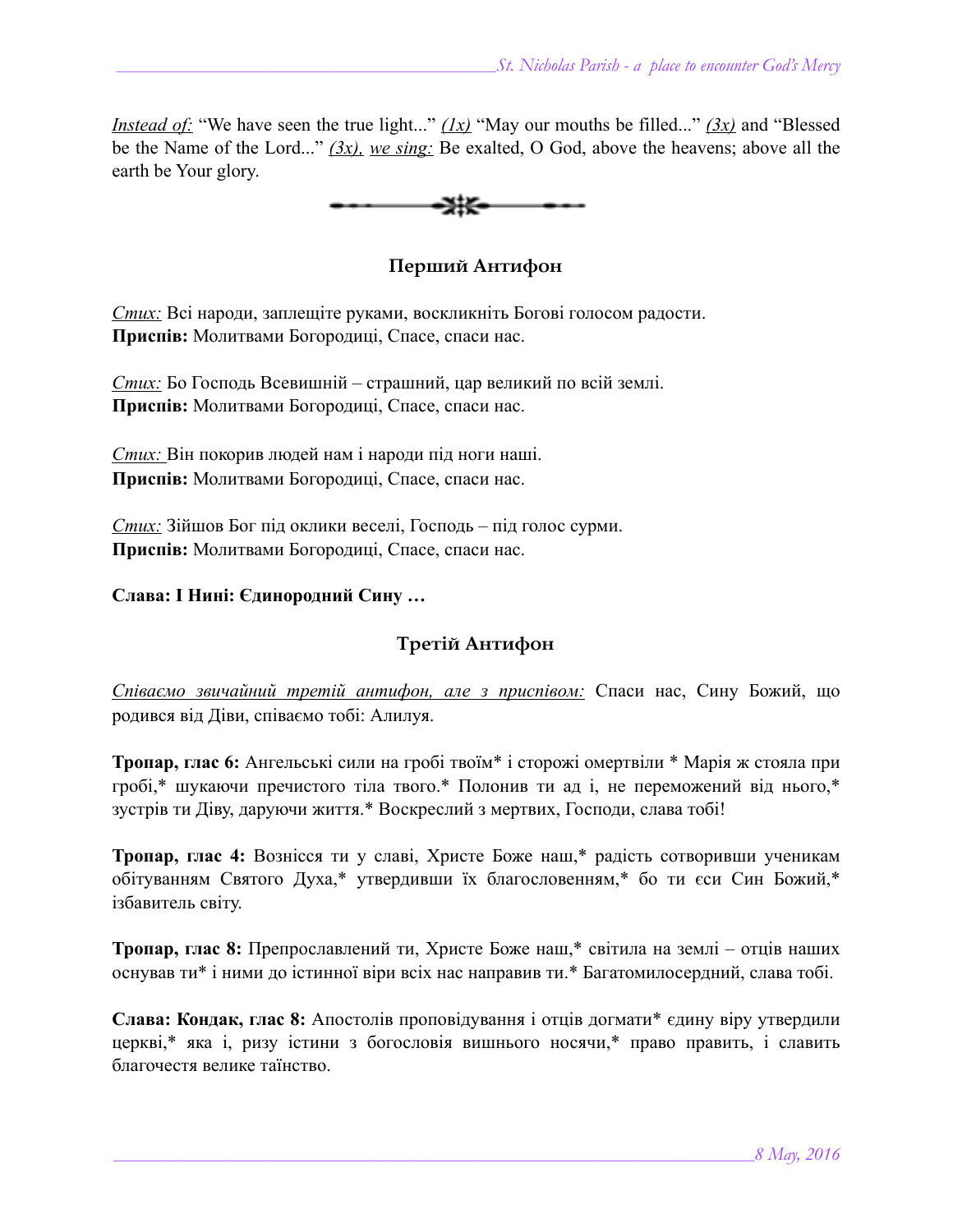**І Нині: Кондак, глас 6:** Сповнивши промисел щодо нас\* і те, що на землі, з'єднавши з небесним,\* вознісся ти у славі, Христе Боже наш,\* ніяк не відлучаючись, але невідступнео перебуваючи,\* ти кличеш до тих, що люблять тебе:\* Я з вами і ніхто проти вас.

**Прокімен, глас 4:** Благословен єси, Господи, Боже отців наших,\* і хвальне, і прославлене ім'я твоє навіки. *Стих:* Бо праведний єси в усьому, що сотворив ти нам.

**Апостол - Дія. 20:16-18, 28-36 - З книги Діянь Святих Апостолів читання:** Тими днями Павло вирішив плисти попри Ефес, щоб не баритися в Азію поспішав бо, щоб, по змозі, на день П'ятидесятниці бути в Єрусалимі. З Мілету він послав у Ефес і прикликав пресвітерів церкви. Коли ж вони прийшли до нього, він до них промовив: «Ви знаєте, як з першого дня, коли я вступив у Азію, увесь час поводився я з вами. Зважайте на самих себе й на все стадо, над яким Дух Святий поставив вас єпископами, щоб пасли церкву Божу, що він придбав кров'ю власною. Я знаю, що по моїм відході ввійдуть поміж вас вовки хижі, які не щадитимуть стада. Та й з-поміж вас самих повстануть люди, що говоритимуть погубні речі, щоб потягнути за собою учнів. Тому чувайте, пригадуйте собі, що я три роки, ніч і день, не переставав кожного з вас із сльозами наводити на розум. А тепер передаю вас Богові і слову його благодаті, що може збудувати й дати вам спадщину між усіма освяченими. Ні срібла, ні золота, ані одежі я не вимагав ні від кого. Ви самі знаєте, що моїм потребам і тих, які зо мною, служили оці руки. У всьому я показав вам, що, так працюючи, треба допомагати слабосильним і пам'ятати слова Господа Ісуса, що сам сказав: «Більше щастя – давати, ніж брати.» Промовивши це, він упав на коліна і з усіма ними почав молитися.

**Алилуя, глас 1:** *Стих:* Бог богів, Господь мовив, і призвав землю від сходу сонця до заходу. *Стих:* Зберіть йому преподобних його, що заповідують завіт його в жертвах.

**Євангеліє - Івана 17:1-13 -** Ісус, підвівши очі свої до неба, проказав: «Отче, прийшла година! Прослав свого Сина, щоб Син твій тебе прославив, згідно з владою, що її ти дав йому над усяким тілом: дарувати життя вічне тим, яких ти передав йому. А вічне життя у тому, щоб вони спізнали тебе, єдиного, істинного Бога, і тобою посланого – Ісуса Христа. Я тебе на землі прославив, виконавши те діло, яке ти дав мені до виконання. Тепер же прослав мене, Отче, у себе – славою тією, що її я мав у тебе перед тим, як постав світ! Я об'явив твоє ім'я людям, яких ти від світу передав мені. Вони були твої, ти ж передав мені їх, і зберегли вони слово твоє. Нині збагнули вони, що все, тобою дане мені – від тебе; слова бо, тобою мені дані, я їм дав, і сприйняли вони їх, і справді збагнули, що від тебе я вийшов, і увірували, що ти мене послав. Молю ж за них: не за світ молю, лише за тих, яких ти передав мені, бо вони – твої. І все моє – твоє, твоє ж – моє, і в них я прославився. Я вже більш не у світі, а вони у світі, і я до тебе йду. Отче Святий! Заради імени твого бережи їх, тих, що їх ти мені передав, щоб були одно, як ми! Бувши з ними у світі, я беріг їх у твоє ім'я; тих, яких ти передав мені, я їх стеріг, і ніхто з них не пропав, лише син загибелі, щоб збулося Писання. Тепер же іду до тебе, і кажу те, у світі бувши, щоб вони радощів моїх мали у собі вщерть.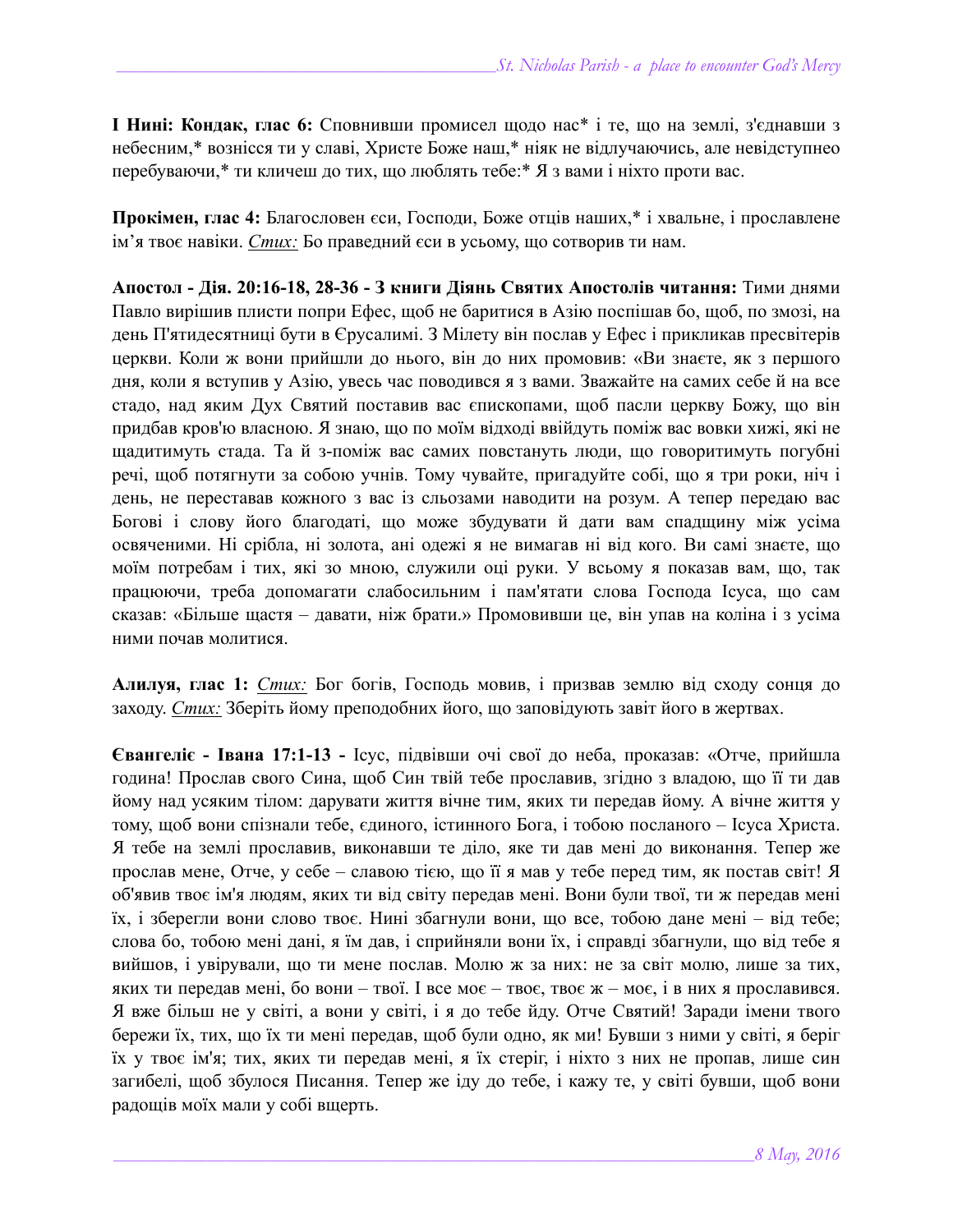*Замість* **"Достойно..."** *ми співаємо:* Величай, душе моя, Господа, що з плоттю во славі вознісся на небеса.

**Ірмос, глас 5:** Тебе, вище ума і слова Матір Божу, що в часі безлітнього несказанно родила, вірні однодумно величаємо.

**Причасний:** Хваліте Господа з небес, хваліте його в вишніх. Радуйтеся, праведні, у Господі, правим належить похвала. Алилуя, aлилуя, aлилуя!

*Замість* "Ми бачили світло істинне..." *(x1)* "Нехай сповняться уста..." *(x3)* і "Нехай буде ім'я..." *(x3), співаємо:* Вознесися на небеса Боже і по всій землі слава Твоя.

# **ANNOUNCEMENTS**

- ✦**HAPPY MOTHER'S DAY:** On the occasion of Mother's Day, best wishes go to all our mothers: good health, long life and the Lord's choicest blessings. May the Holy Mother of God guard and protect you. Many Happy and Blessed Years!
- ✦**MARCH FOR LIFE May 12th** This year's theme is Caring Not Killing. Mass at the Cathedral or at St. Patrick's, Oak Bay at 12 noon followed by the March at 1:45 pm from Centennial Square to the Legislature down Government Street. 2:15 pm: Rally for life outside Legislature on front lawn. For those who might have sufficient energy the day ends with the Pro-Life Gala at St. Patrick Church (2060 Haultain St.). Doors open at 5:30 pm & tickets are \$25. For more info: [www.ncln.ca/events/victoriagala](http://www.ncln.ca/events/victoriagala); phone: 604-365-3484; email: [westerncanada@ncln.ca](mailto:westerncanada@ncln.ca)
- ✦**CLASSICAL UKRAINIAN MUSIC:** The 125th Anniversary Committee of Ukrainians Coming to Canada presents an evening of Classical Ukrainian Music. Monday, May 30, 2016 at 7pm. Wood Hall, Victoria Conservatory of Music (900 Johnson St.) Tickets: \$15.00. Tickets available at: Victoria Conservatory of Music Office (900 Johnson St; 250.386.5311) OR Ukrainian Cultural Centre (3277 Douglas St; 250.475.2585)
- ✦ **BLESSING OF THE GRAVES:** next Sunday, May 15 right after coffee & fellowship we will be going to the Royal Oak Cemetery (4673 Falaise Dr) where Fr. Yuriy will be blessing the graves.
- ✦**THE DIVINE LITURGY AN ANTHOLOGY FOR WORSHIP:** books have been purchased and we would be most appreciative for any donations to offset the costs of the books (\$400.00). This is a one-volume source for singing the Divine Liturgy in English with sections in Ukrainian. This book contains Sundays, Festal and Weekday Musical Settings for the Divine Liturgy of St. John Chrysostom, Music for the Liturgy of Saint Basil the Great, the Hours in English, Propers for the Liturgical Year, Tables for Scriptural Readings, Hymns and Carols,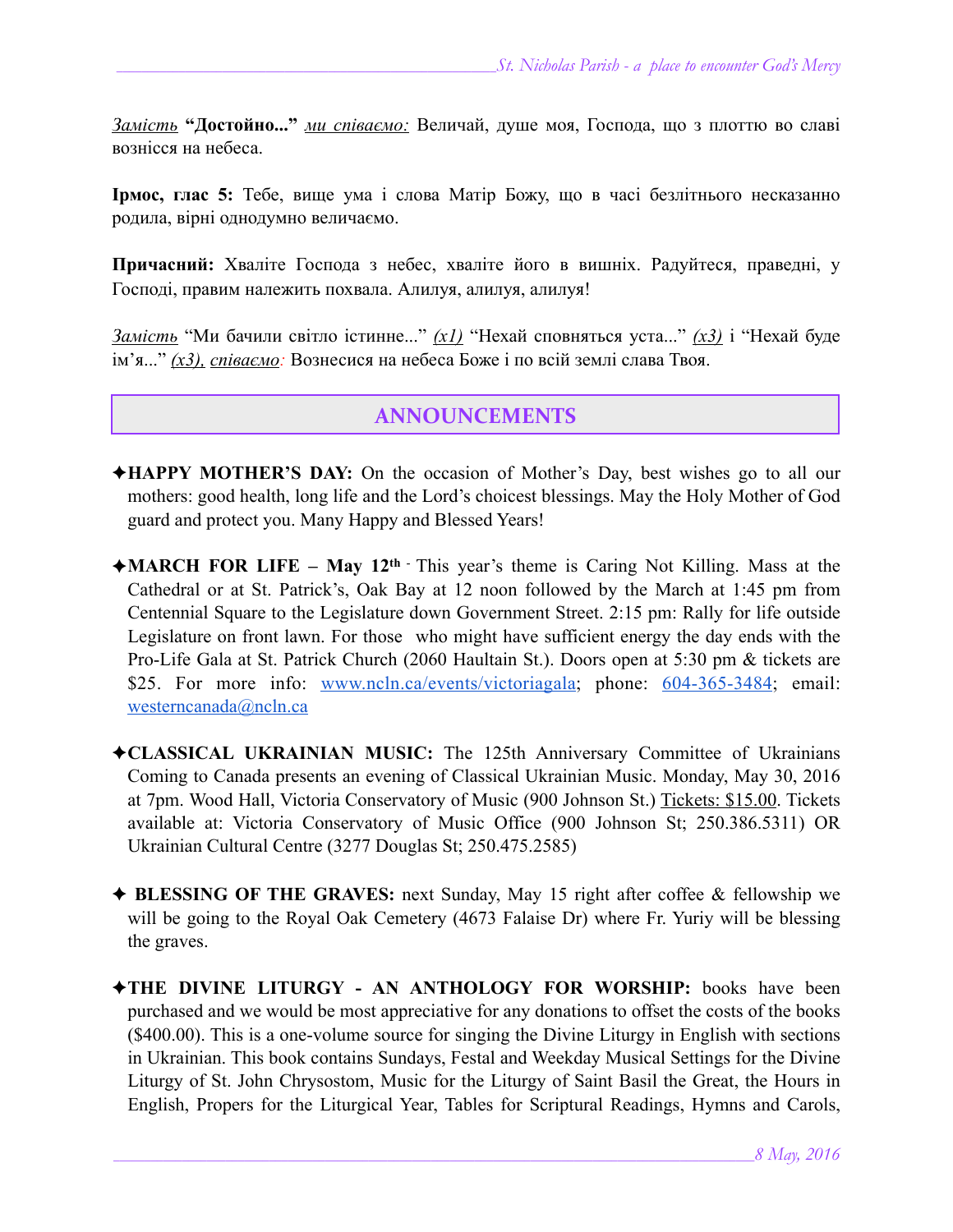Blessings and Other Brief Rites. May the use of the Anthology bring abundant blessings to all of us, and with one voice and one heart sing the praises of the Father, Son and Holy Spirit, now and forever. Amen.

- ✦**WE NEED YOUR HELP:** Dear Parishioners. You probably noticed that we trimmed all the chestnut tress on the church property and we removed one tree for a cost of \$1,500. Also our industrial fridge in the kitchen broke down and it looks like it will cost us another \$1,000 to repair. We would welcome any donations to cover these cost.
- ✦ **MOLEBEN TO THE MOTHER OF GOD:** please join us for Moleben to the Mother of God every Wednesday at 7PM.
- ✦**JOIN OUR CHOIR:** Do you enjoy singing? Please consider joining our St Nicholas Parish Choir and remember that we ALWAYS looking for new members! Contact Motria Koropecky for details at 250.658.3051
- ✦**VIBRANT PARISH PRAYER:** Please help yourself to a copy of the Vibrant Parish Prayer card located in each pew. You are most welcome to take one home with you. This prayer is recited at the end of each Liturgy. "It is in our parish the faithful most frequently encounter Christ through Christian instruction, community prayer and service to ones neighbour. In promoting and enlivening our parish life, we also enliven the entire Church."
- ✦**CATECHISM ANNOUNCEMENT:** "*And they were bringing to Him also the infants, in order that He may be touching them; but after the disciples saw it, they rebuked them. But Jesus called them to Himself and said, Let alone the little children to come to Me, and cease hindering them; for of such is the kingdom of God*." We are happy to welcome all children to our St. Nicholas The Wonderworker catechism program. Weekly classes are scheduled Sunday morning during Divine Liturgy. We want your children to learn more about their Catholic faith, sacred scripture, feast days, and religious practices and customs of the Ukrainian Catholic church. If you have any questions, please do not hesitate to contact Marian Chalifoux at 250.507.1005
- ✦**PRAYER REQUEST:** Please keep in your prayers members of our parish, our family and friends who are ailing, are in hospitals, nursing homes and those who are not able to join actively in their community.
- ✦**THRIFTY'S PRE-PAID FOOD CARDS** We all have to buy groceries. Why not have 6% of it returned back to the church at no extra charge! Cards are available in \$100, \$200, and \$500 denominations. Talk to Alec after today's liturgy to pre- order your cards. We need to sell A LOT of them! We encourage you to consider purchasing them for yourselves as gifts too.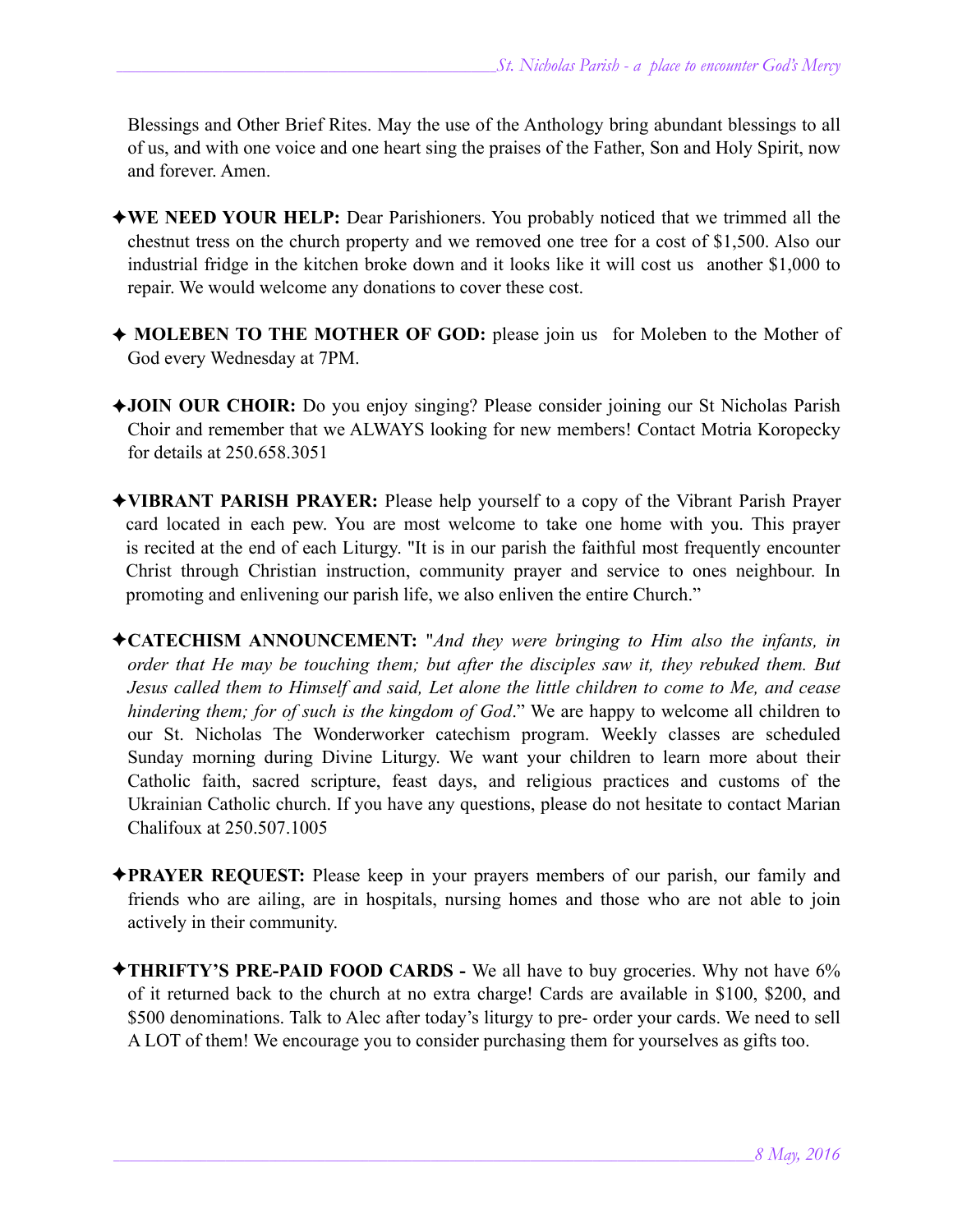- ✦**HAPPY BIRTHDAY** to all those who celebrated their birthdays this past week. May the Lord Our God continue to bless you abundantly and the Holy Mother of God protects you at all times. Многая Літа!
- ✦**TRAVELING ICON:** Anyone interested in gracing their home with Christ The Teacher Icon can call Darlene DeMerchant at 250.727.3837
- ✦**RENOVATIONS TO THE RECTORY:** In our today's world, everything is costing more and more money. We as a Parish community really need your help. We need your financial help toward the costs of the renovations to the rectory. Renovation Fund is \$30,000 but we are still short over \$15,000 of our goal. We need to rebuild the front porch and steps and the rear stairs as well as do seismic upgrade to the basement which will cost us approximately \$25,000. Please consider donating generously to this work. We thank you and pray for you!
- ✦**SUNDAY COFFEE VOLUNTEERS** act as hosts and serve light refreshments following the Sunday morning Divine Liturgy, providing an opportunity for the faithful to socialize with friends and visitors following their shared worship experience. We thank all of our parishioners who kind volunteer to serve refreshments. Whether you are new to the Parish, or are a longtime members, please join us for coffee.
- ✦**SUNDAY, MAY 1 DONATION:** Coffee: \$37.00; Vigil lights: \$16.65; Loose collection: \$37.00; Envelope collection: \$653.00; Pre-authorized payments April 25 to May 1: \$230.00; Special donation (in memory of Eugenia Rossa): \$100.00

# **STEWARDSHIP: SHARING GIFTS OF TIME, TALENT & TREASURE**

**Christian Stewardship** is a way of life based on the awareness that everything we have and everything we care comes from God.

 A Christian steward is one who receive's God's gifts gratefully, cherishes and tends them in a responsible manner, shares them in justice, and love with others, and returns them with increase to the Lord.

 Each of us is called to practise stewardship. We are called to look outward and to place ourselves at the service of our community, especially those most in need.

 This Christmas St. Nicholas Parish has chosen to support Anawim House with donations of **non-perishable food items, toiletries, and gently used clothing**. The Anawim Companion Society provides for the charitable needs of people living in poverty. At the Anawim House, people receive help, care and counsel. Basic needs are met in a safe home where people come to and feel like they are part of a community. The Anawim House is an adult only facility. Outreach day programs are offered to those in need of companionship and sharing 6 days per week.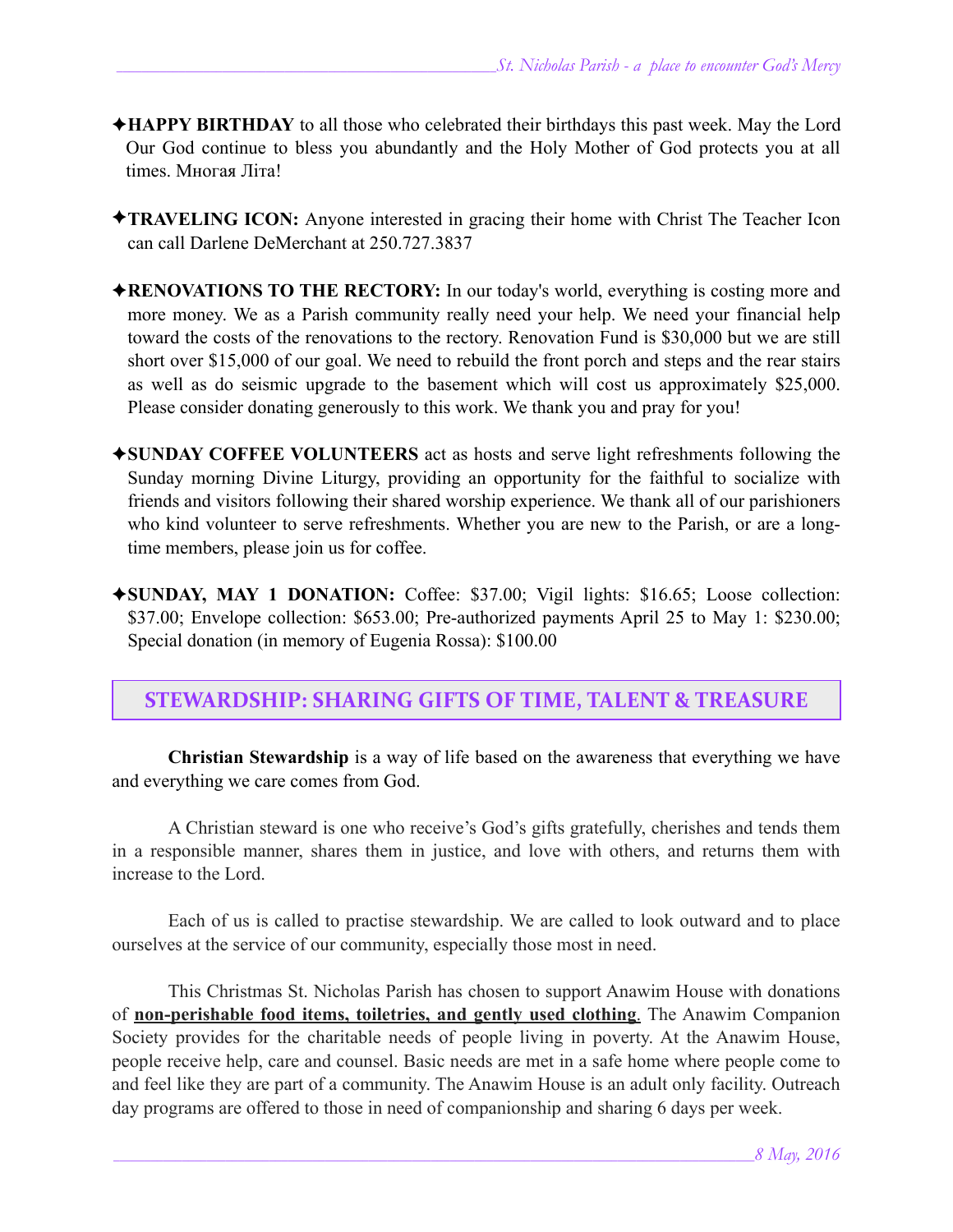Clearly labelled boxes have been placed in the entrance of the church for donations. Items most in need include:

**Toiletries** - shampoo, razors, soap, shaving cream, toothbrushes, toothpaste

**Non-Perishable Food Items** - pastas, tomato sauce, cereals, tuna, coffee, sugar, canned fruit, soup bases

**Clothing gently used** - jeans, t-shirts, sweaters, warm and waterproof jackets

 Our parish is blessed by the excellent spirit and generosity of those parishioners who live out their life and faith in the service of others. Thank you so much in advance for you help. Good bless you!

#### **CALLING STEWARDS OF "TIME"**

**Have you ever wondered what more can you do to help our parish?** Here are some suggestions:

| * steward of outreach *         | * steward of caring *            |  |  |
|---------------------------------|----------------------------------|--|--|
| * steward of prayer *           | * steward of service *           |  |  |
| * steward of church linen *     | * steward of cleaning church *   |  |  |
| * steward of grounds cleaning * | * steward of property security * |  |  |

Quite often, our homebound or senior members, once active in their younger years, want to find purpose in their senior years. It's not only about doing but about "BEING" present to others. Contact Fr. Yuriy **OR** Darlene DeMerchant for more information. You will be amazed how "BEING" can make a difference.

# **VIBRANT PARISH - STEWARDSHIP OF THE DIVINE GIFTS**

#### **III. Concrete Examples of Parish Stewardship**

*2. Concrete opportunities for stewardship based on the elements of the "Vibrant Parish"* 

"Remember, O Lord, those who bring offerings and do good works in Your holy churches, and who remember the poor. Reward them with Your riches and heavenly gifts of grace; for earthly things grant them heavenly ones; for temporal ones, eternal, for corruptible, incorruptible."

*(Divine Liturgy of St. Basil the Great)* 

#### **Points to Remember:**

- All of us should ask ourselves: how can I contribute to making my parish "a place to encounter the Living Christ." We can all contribute in ways, great and small.
- The best way to think about our commitment and involvement in the parish community is from the perspective of the priorities of "the Vibrant Parish," especially its first three elements.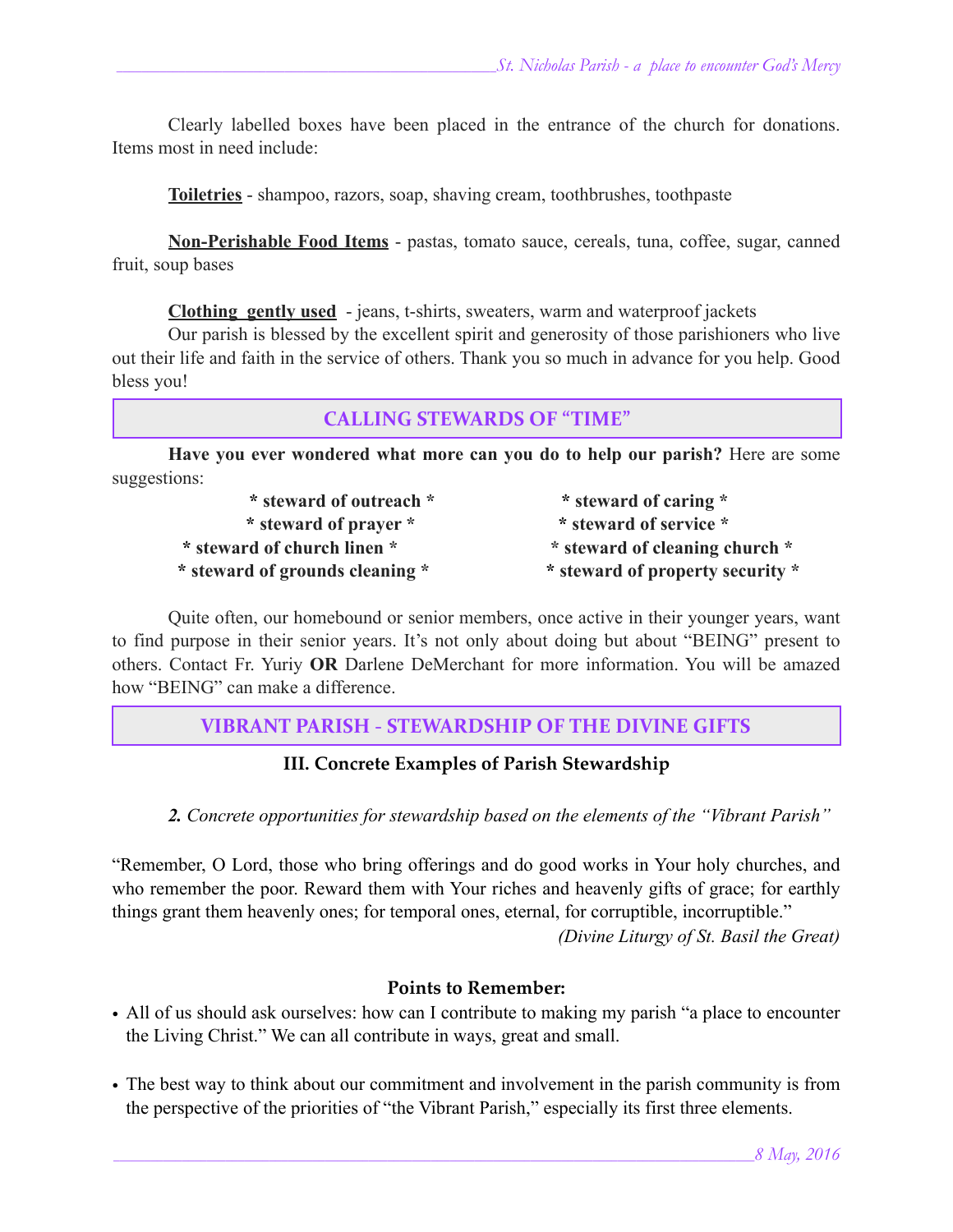• Each parish needs to make a list of its needs and possibilities for pastoral action, and reach out to its members, asking them to consider offering their time and talents

#### **Practical Time-Talent Opportunities:**

It is time to make a commitment. Can I see myself taking on responsibilities or engaging in *NOTE: The lists provided below are given as an example. Each parish is invited to use it, expanding or shortening it according to its concrete needs and possibilities for action.* 

#### **The Word of God and Catechisis**

Catechist Catechist assistant Christian initiation instructor (for parents and godparents) Pre-Marriage instruction volunteer Adult education facilitator Bible study leader/member Catechumenate team leader/member Parish School volunteer Youth group leader or coordinator Young adult leader Librarian / Media resource volunteer Parish bookstore volunteer

#### **Missionary Spirit**

Evangelization committee member Visiting lapsed Catholics Outreach to newly arrived Outreach to the unbaptized Parish Neighbourhood Outreach Media relations volunteer Parish hospitality (Ushers/greeters)

#### **Liturgy and Prayer**

Altar server Liturgy Committee Member Sacristan Reader Cantor Choir member Choir Director Prayer group leader Prayer group host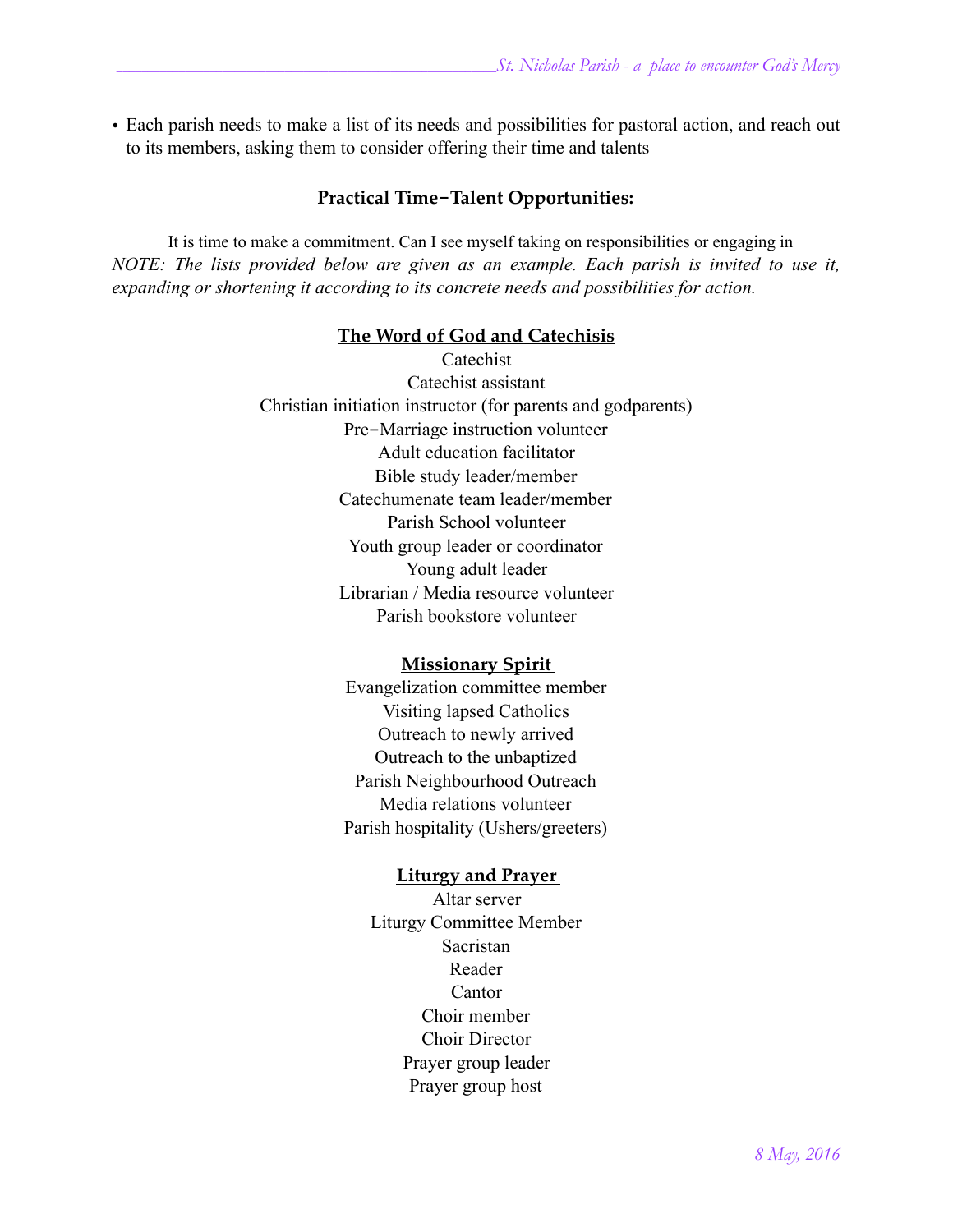Prayer group member Caretaker of vestments and linens Prosphora baker Families praying for special intentions Church cleaning volunteer Church decorator (eg. feast preparation)

#### **Communion-Unity (***Koinonia***)**

Parish photographer Brotherhood member Sisterhood member Sunday coffee volunteer New immigrant volunteer Baby and child care during church event Transportation for the immobile to church services and events Ecumenical team member Parish social committee member Kitchen volunteer Social media coordinator

#### **Serving One's Neighbor (***Diakonia***)**

Adult day care volunteer AIDS program volunteer PRO-LIFE ministry volunteer Bereavement volunteer Soup kitchen volunteer Visiting elderly volunteer Visiting sick volunteer Visiting shut ins volunteer Parish food bank volunteer Needy children volunteer

#### **Leadership-Stewardship**

Financial Council member Pastoral council member Stewardship Committee/Team member Auditor Sunday collection volunteer Fundraising volunteer Various professionals: Medical doctor Plumber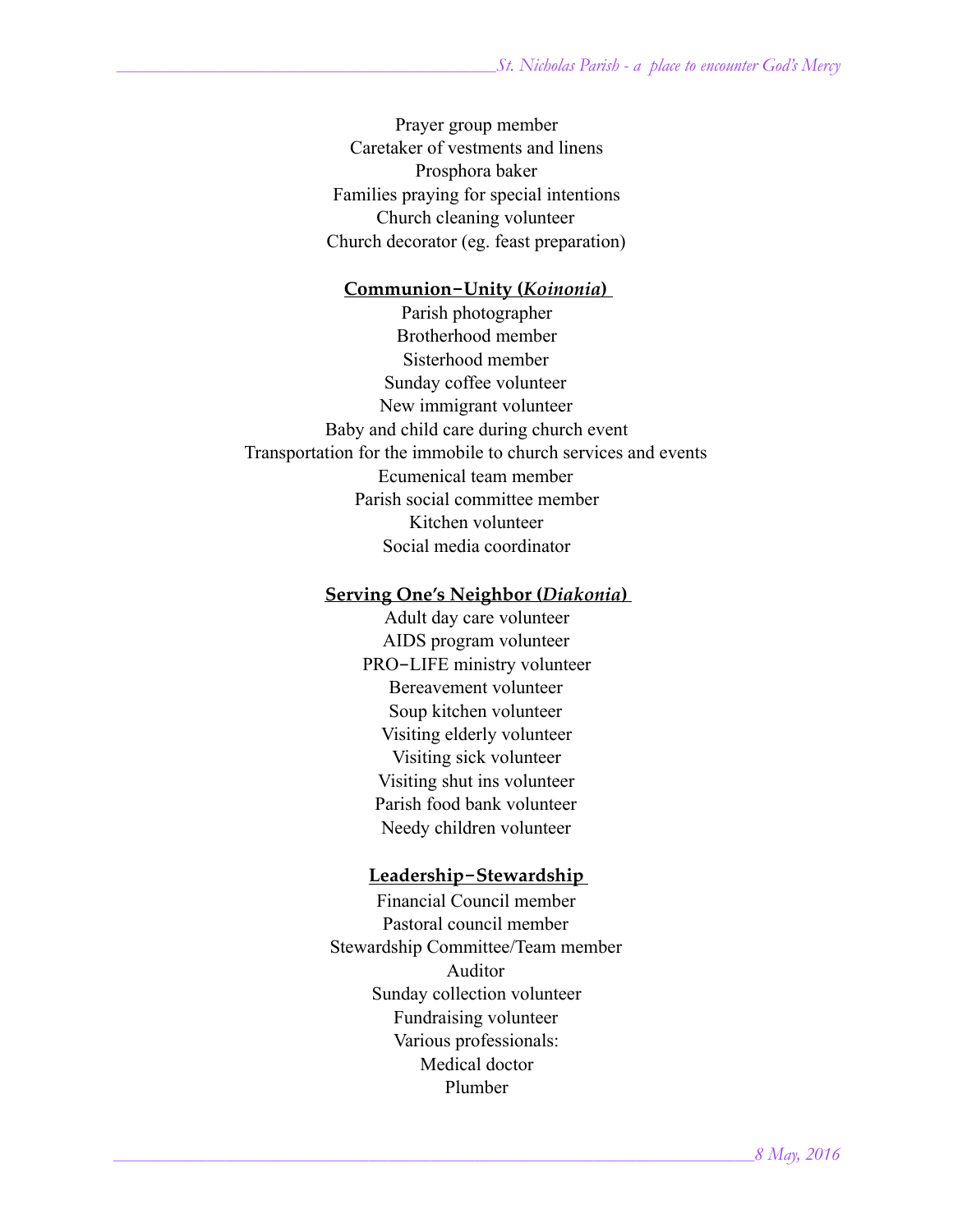Carpenter Electrician Computer software specialist Computer hardware specialist Parish grounds maintenance – landscaping volunteer Parish building maintenance volunteer Cleaning volunteer Lawyer Realtor Mechanic Auto / parish equipment maintenance volunteer Parish Website maintenance volunteer Graphic designer Newsletter/bulletin work volunteer Secretarial work volunteer Office volunteer Parish archivist

*(to be continued…)*

#### **INDEPENDENCE DAY TOUR OF UKRAINE WITH FR. DAMIAN & SR. ANGELICA**



**Itinerary** *16 Aug–1 Sep, 2016*

*Kyiv, Lviv, Ternopil, Carpathian Mountains*

Be part of the Ordination of Mykhailo Ozorovych

**Land Package** \$2,625.00 USD **Single supplement** \$568.00 [includes all breakfasts & Meals as specified] **Flights:** please call Luba@Captain Cook Toll free: 1 877-430 6789 [You may extend your stay] **Reservations:**

A non refundable deposit of \$700.00 U.S. due 25 April 2016 **Final Balance** \$1925.00 USD due June 1, 2016

\*Flights: Please call Luba  $\omega$  our office to book your flights

\*Please advise any special visits to Villages and/or Archives in order that we may help to pre arrange vehicles for you and advise costs.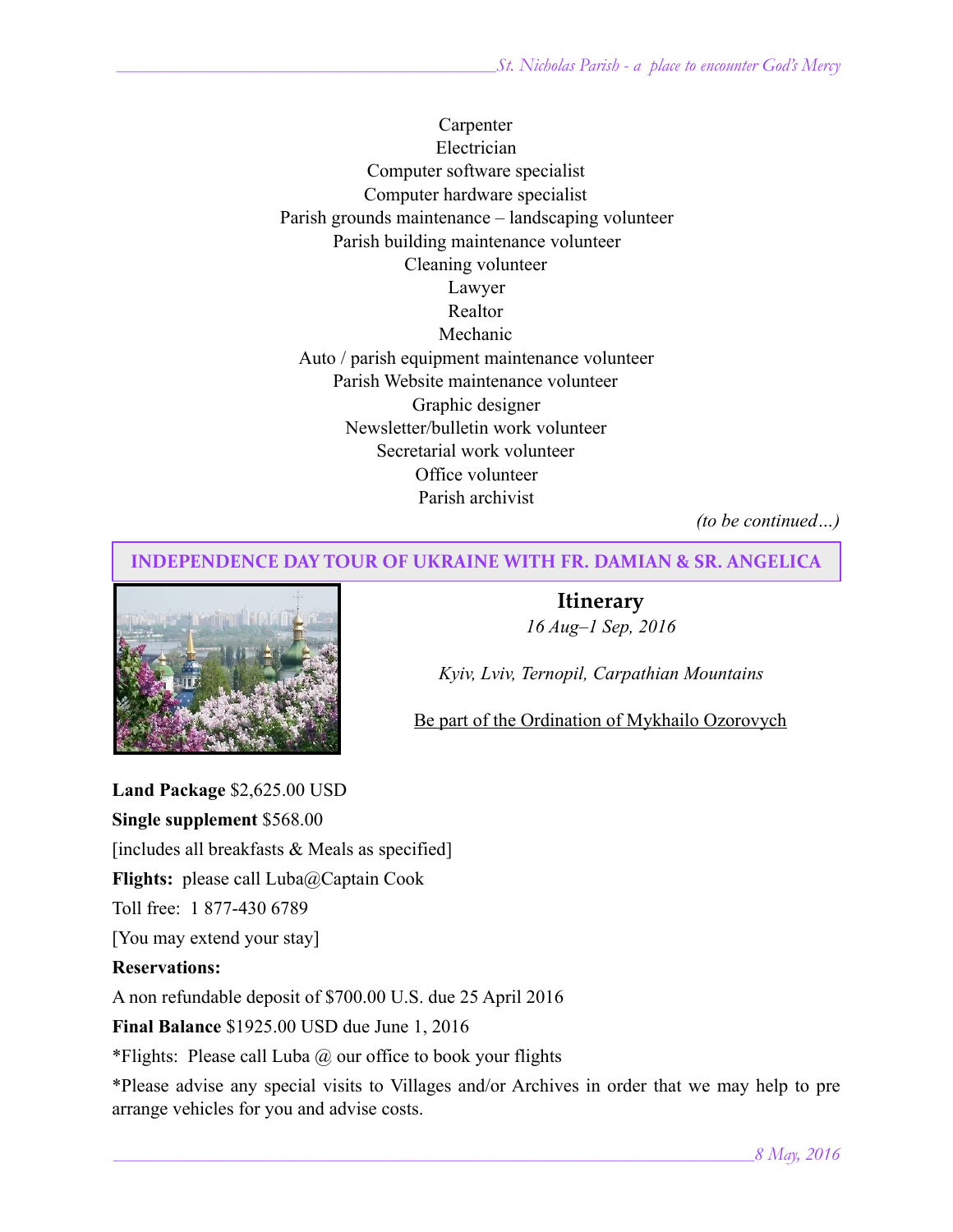#### **CAPTAIN COOK TRAVEL LTD.**

2213 West Broadway Vancouver, BC V6K 2E4 Tel: 604 734-8080 Luba & Myrna direct line: 604 430-6789 Toll Free: 1 877-430-6789 Emails: [myrnatravel@shaw.ca](mailto:myrnatravel@shaw.ca) [luba@captaincooktravel.com](mailto:luba@captaincooktravel.com)

#### **MISSION DAYS**

#### **Thursday, May 5 - Sunday, May 15: Mission Days - A Ten Day Journey**

 *"Go, therefore, and make disciples of all nations, baptizing them in the name of the Father, and of the Son, and of the holy Spirit," Mt. 28.19* 

 Dear parishioners, you are invited to embark an extraordinary pilgrimage when all the attention of our entire Church will be towards our common vocation as "missionaries," that is to say a community ready to share God's Word of salvation with others.

 We read in the Mission Days Guidebook: "By taking an active role in the spiritual efforts of these ten Mission Days, we are called to better understand that, by their very nature, our parish communities and families (domestic churches) have a *missionary* character. This missionary spirit is a consequence of the gift of our Baptism, by virtue of which we, as Christians, take upon ourselves the responsibility to *believe, live, serve, and share* the witness of our faith in Christ, not just among our family members, but with our neighbours, wherever we may live."

- **4th Day**  *Monday, May 9:* **The Gift of the Consecrated Life**  9am Divine Liturgy
- **5th Day** *Tuesday, May 10:* **To be a Disciple of Christ** 9am Divine Liturgy
- **6th Day** *Wednesday, May 11:* **Responsibility for the Gift of Faith** 9am Divine Liturgy
- **7th Day** *Thursday, May 12:* **Readiness to Witness Serve** 9am Divine Liturgy
- **8th Day** *Friday, May 13:* **Carrying Our Cross** 9am Divine Liturgy
- **9th Day** *Saturday, May 14:* **Being Filled with a Missionary Spirit** 10am Divine Liturgy **10th Day** - *Sunday, May 15:* **The Gift of the Holy Spirit** - 10am - Divine Liturgy

 If you cannot participate in the Mission Days during these 10 days days you can make this pilgrimage at home with you family. Dedicate 5-10 min of your time during these 10 days for praying with the "Mission Days Guidebook". The booklets (in both languages) are already available at the church entrance. Please let Fr. Yuriy know if you would like to have an electronic version of the booklet.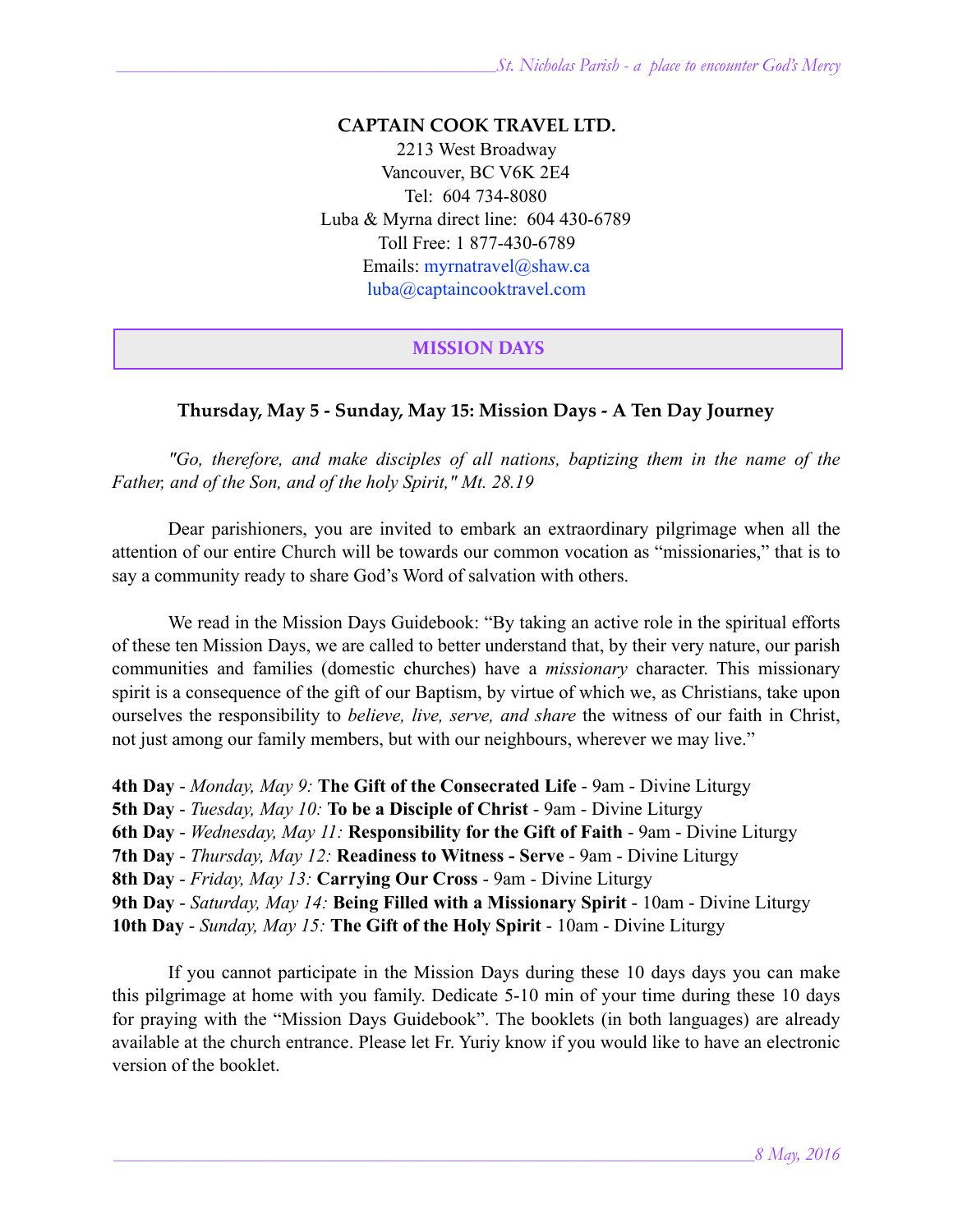### **ASCENSION OF OUR LORD - ВОЗНЕСІННЯ ГОСПОДНЄ**



#### **May 5**

 The Feast of the Ascension of our Lord God and Savior Jesus Christ is celebrated each year on the fortieth day after the Great and Holy Feast of Pascha (Easter). Since the date of Pascha changes each year, the date of the Feast of the Ascension changes. The Feast is always celebrated on a Thursday.

 The Feast itself commemorates when, on the fortieth day after His Resurrection, Jesus led His disciples to the Mount of Olives, and after blessing them and asking them to wait for the fulfillment of the promise of the Holy Spirit, He ascended into heaven.

#### **Biblical Story**

 The story of the Ascension of our Lord, celebrated as one of the Twelve Great Feasts of the Church, is found in the book of the Acts of the Apostles 1:3-11. It is also mentioned in the Gospels of Mark (16:19) and Luke (24:50-53). The moment of the Ascension is told in one sentence: "He was lifted up before their eyes in a cloud which took Him from their sight" (Acts 1:9).

 Christ made His last appearance on earth, forty days after His Resurrection from the dead. The Acts of the Apostles states that the disciples were in Jerusalem. Jesus appeared before them and commanded them not to depart from Jerusalem, but to wait for the "Promise of the Father". He stated, "You shall be baptized with the Holy Spirit not many days from now" (Acts 1:5).

After Jesus gave these instructions, He led the disciples to the Mount of Olives. Here, He commissioned them to be His witnesses "in Jerusalem, and in all Judea and Samaria, and to the end of the earth" (Acts 1:8). It is also at this time that the disciples were directed by Christ to "go and make disciples of all nations, baptizing them in the name of the Father and the Son and the Holy Spirit" (Matthew 28:19). Jesus also told them that He would be with them always, "even to the end of the world" (Matthew 28:20).

 As the disciples watched, Jesus lifted up His hands, blessed them, and then was taken up out of their sight (Luke 24:51; Acts 1:9). Two angels appeared to them and asked them why they were gazing into heaven. Then one of the angels said, "This same Jesus, which is taken up from you into heaven, shall so come in like manner as you have seen Him going into heaven" (Acts 1:11).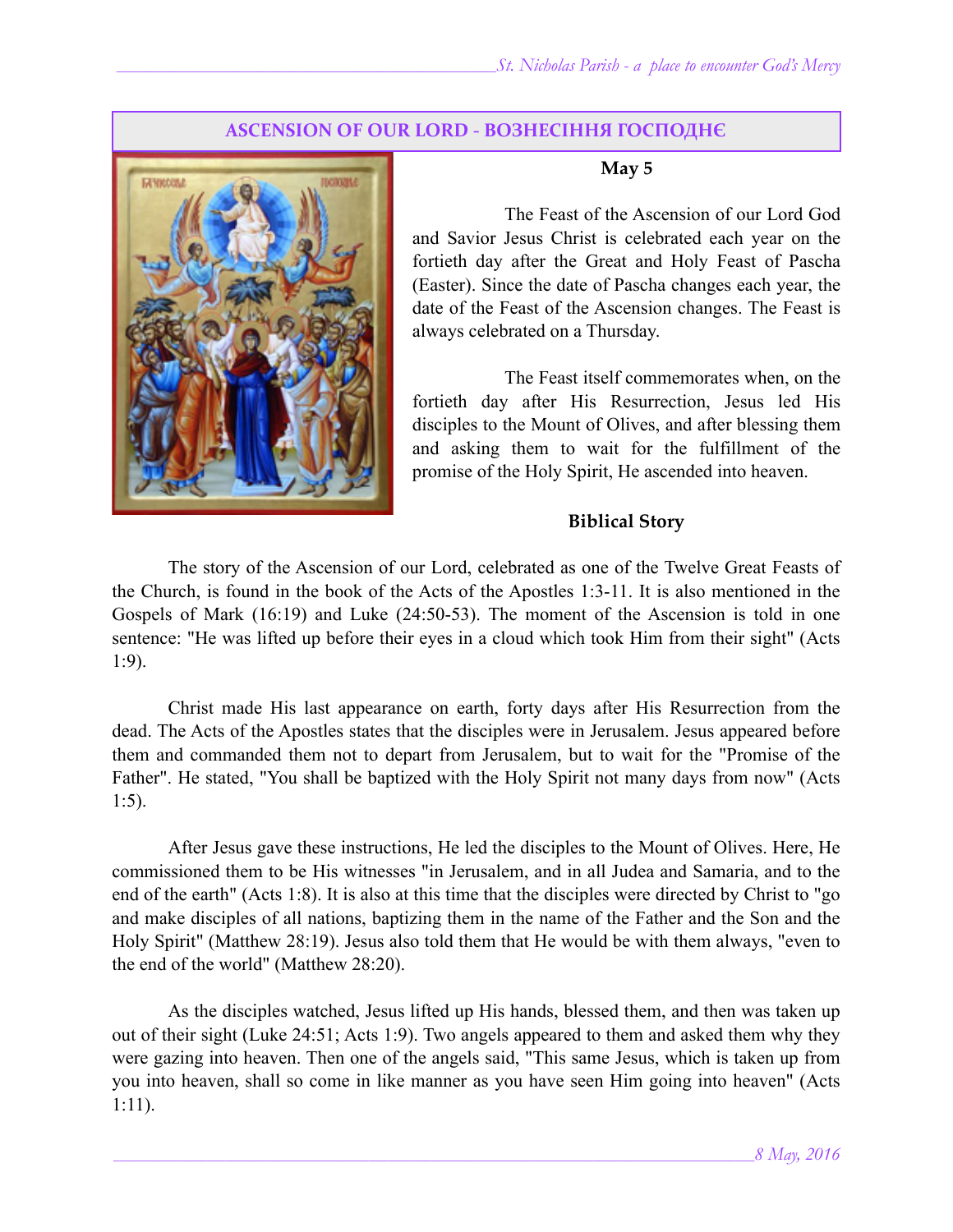#### **Icon of the Feast**

 The icon of The Ascension of Our Lord is a joyous icon. It is painted with bright colors. Christ is shown ascending in His glory. Christ blesses the assembly with His right hand. In His left hand is a scroll. The scroll is a symbol of teaching. The icon reminds us that Christ continues to be the source of the teaching and message of the Church, blessing and guiding those to whom He has entrusted his work.

 The Theotokos occupies a very special place in this icon. She is in the centre of the icon, immediately below the ascending Christ. The gesture of her hands is gesture of prayer. She is clearly outlined by the whiteness of the garments of the angels. The Theotokos is depicted in a very calm pose. This is quite different from the appearance of the Disciples. They are moving about, talking to one another and looking and pointing towards heaven. The entire group, the Theotokos and the disciples represent the Church. The icon expresses the sovereignty of Christ over His Church; He is its Head, its source of inspiration and teaching.

#### **CAMP ST. VOLODYMYR - REQUEST LETTER**

May 2016

#### **Dear Parish Chairperson**

 I am writing to you on behalf of the Committee & Staff of Camp St Volodymyr, which is offering our children within the Eparchy of New Westminster a week of outdoor fun & learning.

 Once again, Camp St Volodymyr will be taking place in Kelowna, BC from Sun. Aug. 21–28, 2016. This will be the 33rd year of offering camp to children in our Eparchy.

The cost is \$275 (by Jul 15)  $&$  \$330 after. The deadline is Jul 31. Bus transportation is available at a cost of \$40 one-way or \$70 round trip.

All registration forms  $\&$  camp counsellor application forms available on the camp website, which can be accessed through the eparchial website at [www.nweparchy.ca](http://www.nweparchy.ca/) or at the parish office.

 In past years, Camp St Volodymyr has been greatly blessed with generous support from our parishes. If it is at all possible that your parish could once again help defer the costs of the Camp, it would be greatly appreciated.

Donations can be sent directly to the Eparchial Office in New Westminster. (502- 5<sup>th</sup>) Ave., New Westminster, BC V3L 1S2). In addition to monetary donations, the camp is looking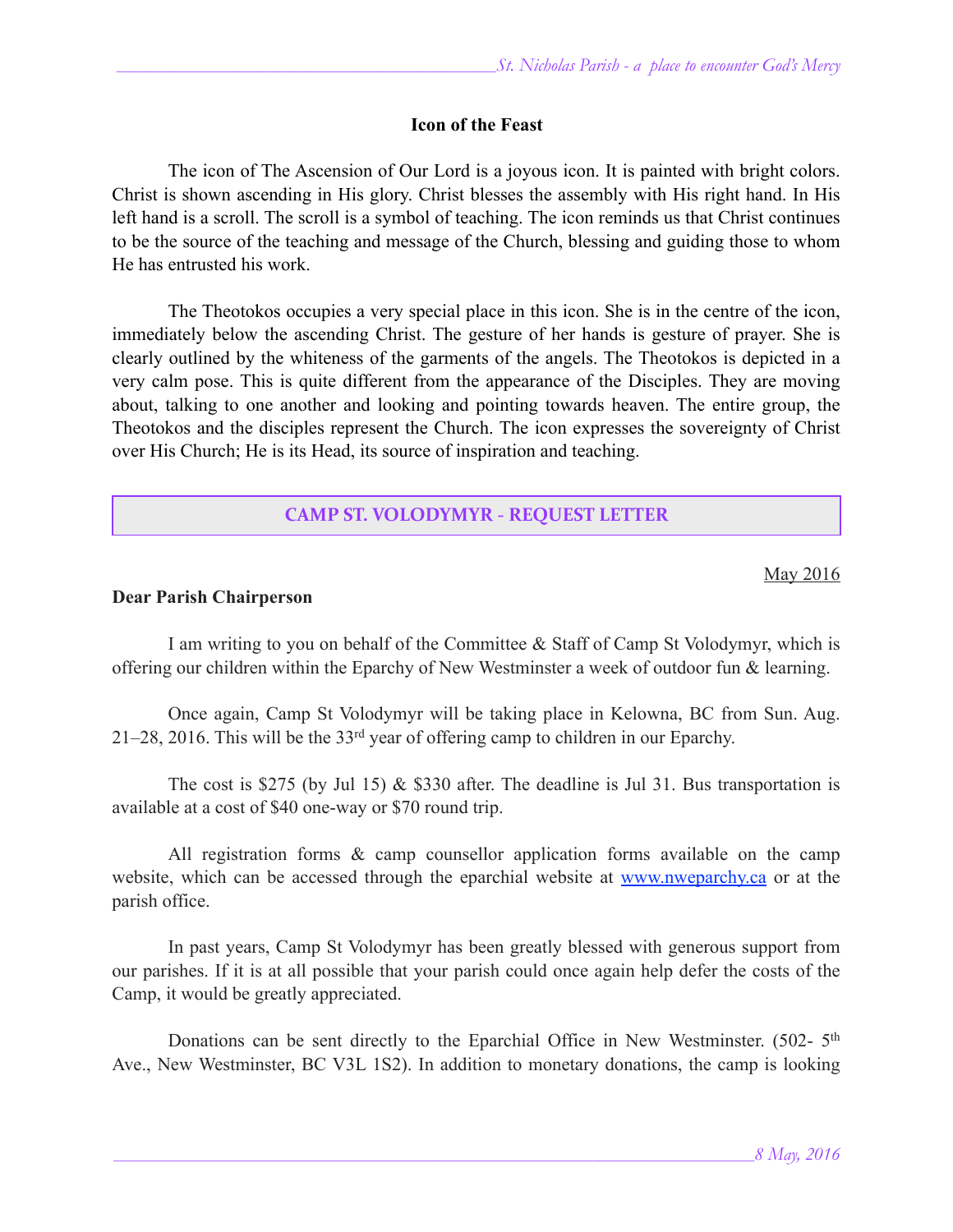for food items such as frozen perogies/cabbage rolls, cereals, baked goods, pasta, pasta sauce, pancake mix, snacks, juice, fruits etc. Please contact us if you are able to donate such items.

Please keep the staff & children in your prayers.

 On behalf of our Bishop, and our Camp Committee, I thank you for giving your consideration towards the support of our Ukrainian Catholic children's camp.

Sincerely,

Jennifer (Sawka) Caldwell Camp Director



So many families have seen their homes burned and business and office, schools and medical facilities also burned down or severely damaged. The latest statistics have reported that more than 1,600 homes have been lost and most all of the cities 84,000 residents have been forced to flee the fire.

I would like to encourage you all of pray for those who have become victims of this fire, who have lost their homes and possessions and in many cases are now not only homeless but also facing unemployment. This coming Sunday, I would encourage you to pray a special litany at the Divine Liturgy for those who are suffering as a result of this devastation asking God to comfort those who have lost so much.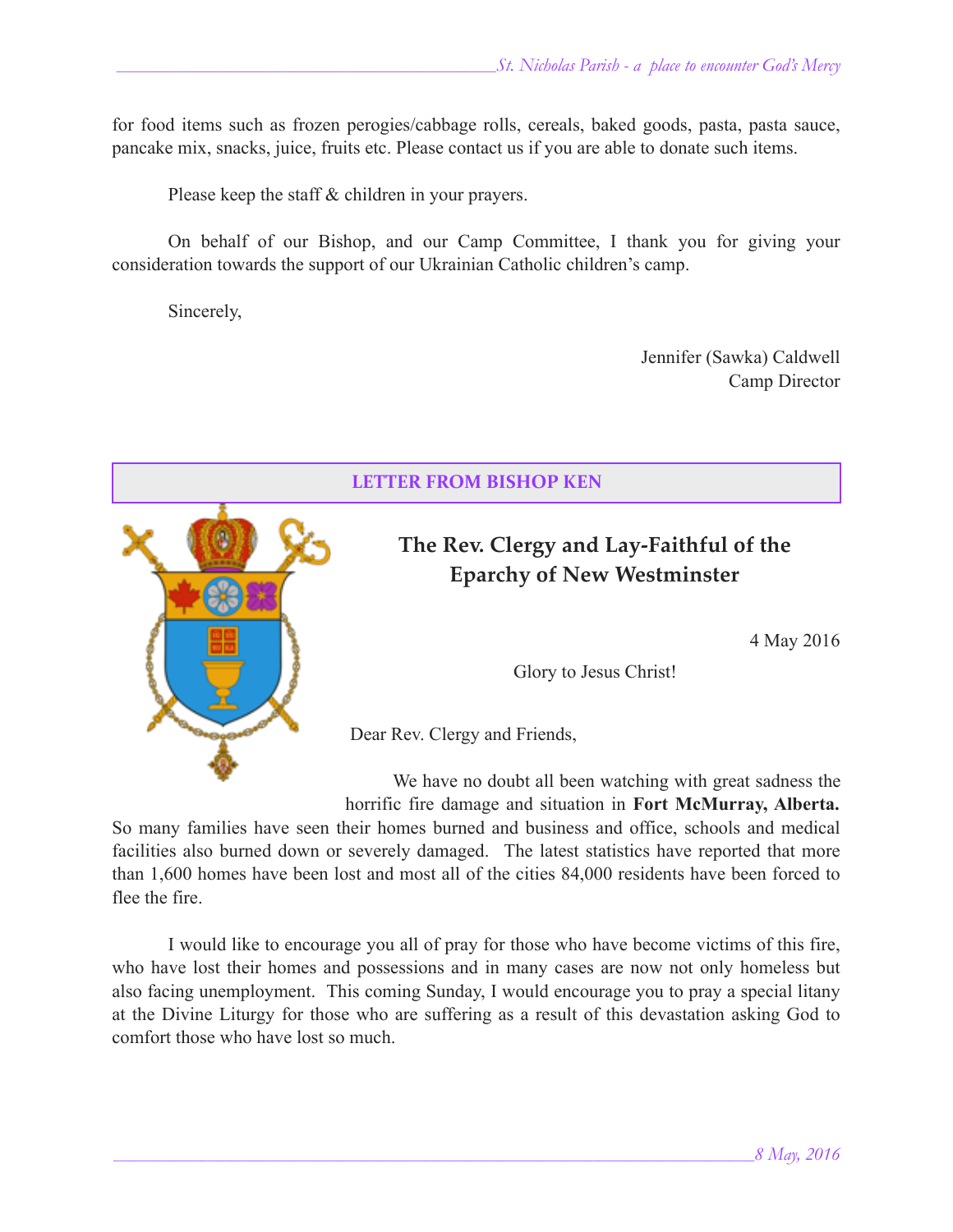I have made some inquiries as to how we can financially support those victims of the fire in Fort McMurray and it seems that the best way to support them is through an on-line donation to the Canadian Red Cross:

<https://donate.redcross.ca/ea-action/action?ea.client.id=1951&ea.campaign.id=50610>

 You can go directly to the on-line donation section for the victims of the fire in Fort McMurray by clicking on the link above.

 I have sent a note to Bishop David Motiuk of the Eparchy of Edmonton offering him our prayers and solidarity and assuring him that we are ready to assist in whatever way we can. He has expressed his gratitude to us.

With prayerful best wishes,

 $+$ Ken Bishop of New Westminster

**MESSAGE FROM THE CANADIAN CONFERENCE OF CATHOLIC BISHOPS** 

2 May 2016

# **Brief from the Canadian Conference of Catholic Bishops to the Standing Committee on Justice and Human Rights regarding Bill C-14, An Act to amend the Criminal Code and to make related amendments to other Acts (medical assistance in dying)**

 As clearly stated in its previous statements on this issue, the Canadian Conference of Catholic Bishops absolutely and categorically disagrees with any attempt at justifying or supporting a "right" to assisted suicide or euthanasia. This is based on the unchanging teaching of our Church, derived from the teaching of Christ himself, that these practices are always inherently wrong (cf. *Catechism of the Catholic Church* 2276-79; St. John Paul II, *Evangelium Vitae* n. 66). For this reason, Bill C-14, which legalizes the killing of certain categories of persons, is a fundamentally unjust law. From the Catholic perspective, no amendments could legitimate the inherent evil in the premises behind the proposed legislation.

While the legislation is itself intrinsically and gravely immoral for the reasons stated above, there are particular characteristics of the current draft of Bill C-14 which make it even more damaging and dangerous to Canadian society. For example, it contains no protections for health care workers who refuse to cooperate in so-called "medical assistance in dying" or to give an effective referral, nor to institutions that refuse to provide the service for religious or conscientious reasons. Leaving such protections to provincial legislators or professional